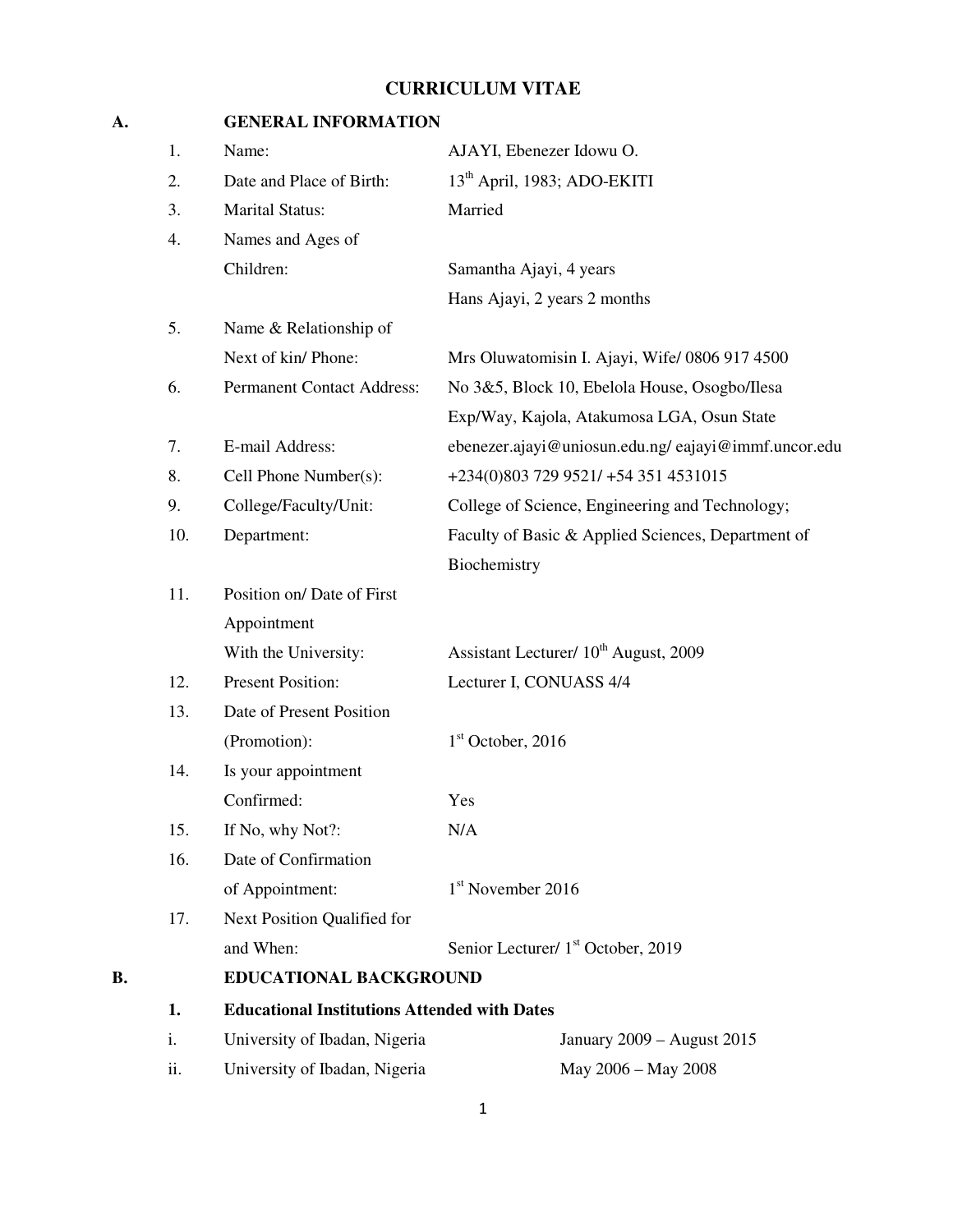|    | iii        | University of Ado-Ekiti, Nigeria                                                                                                                                                               |                          | April 2000 - November 2004                                                                                                                                                                     |              |  |  |
|----|------------|------------------------------------------------------------------------------------------------------------------------------------------------------------------------------------------------|--------------------------|------------------------------------------------------------------------------------------------------------------------------------------------------------------------------------------------|--------------|--|--|
|    | 2.         | Academic and Professional Qualifications with Dates/Issuing Authority                                                                                                                          |                          |                                                                                                                                                                                                |              |  |  |
|    | i.         | PhD Biochemistry                                                                                                                                                                               | 2015                     | University of Ibadan, Nigeria                                                                                                                                                                  |              |  |  |
|    | ii.        | <b>MSc Biochemistry</b>                                                                                                                                                                        | 2008                     | University of Ibadan, Nigeria                                                                                                                                                                  |              |  |  |
|    | iii        | <b>BSc</b> (Hons) Biochemistry                                                                                                                                                                 | 2004                     | University of Ado-Ekiti, Nigeria                                                                                                                                                               |              |  |  |
|    | 3.         | <b>Other Relevant Qualifications</b>                                                                                                                                                           |                          |                                                                                                                                                                                                |              |  |  |
|    | i.         | <b>Instrumentation Training</b>                                                                                                                                                                | July 2010 -<br>June 2011 | National Institute of Pharmaceutical<br>Education and Research (NIPER),<br>Punjab, India                                                                                                       |              |  |  |
|    | ii.        | <b>Global Health Course</b>                                                                                                                                                                    | August 2011              | Global Health eLearning Center<br>Certificate of Course Completion in<br>Global Health - Antimicrobial<br><b>Resistance (Part 1)</b><br>USAID / John Hopkins, Bloomberg<br>Collaboration, USA. |              |  |  |
|    | 4.         | <b>Honours, Awards and Distinctions</b>                                                                                                                                                        |                          |                                                                                                                                                                                                |              |  |  |
|    | i.         | Delta State, Nigeria                                                                                                                                                                           |                          | Certified Patriot Honours Award, 2001 National Essay Competition (CPVL-CH / CP.<br>055) - "Nigeria of My Dreams" Campaign for Productive Visionary Leadership, Warri,                          | 2002         |  |  |
|    | ii.        | Ekiti State Indigenous PhD Award                                                                                                                                                               |                          |                                                                                                                                                                                                | 2008         |  |  |
|    | iii.       | African Federation of Clinical Chemists Young Scientists Award                                                                                                                                 |                          |                                                                                                                                                                                                | 2016         |  |  |
|    | iv.        | (Association of Clinical Chemists of Nigeria Conference Grant)<br>International Federation of Clinical Chemists Young Scientists Award<br>(WorldLab Travel Scholarship to Durban South Africa) |                          |                                                                                                                                                                                                | 2017         |  |  |
|    | 5.         | <b>Research Fellowships with dates</b>                                                                                                                                                         |                          |                                                                                                                                                                                                |              |  |  |
|    | i.<br>ii.  | <b>TWAS-DBT Sandwich Postgraduate Fellowship</b><br>TETFund Academic Staff Training and Development Pre-Doc                                                                                    |                          |                                                                                                                                                                                                | 2009         |  |  |
|    |            | <b>Research Training</b>                                                                                                                                                                       |                          |                                                                                                                                                                                                | 2012         |  |  |
|    | iii<br>iv. | <b>TETFund Institutional Research Grant</b><br>CONICET Postdoctoral Fellowship (Argentinian Ministry of Science,<br>Technology and Productive Innovations), 2 years                            |                          |                                                                                                                                                                                                | 2015<br>2017 |  |  |
| C. |            | WORK EXPERIENCE OUTSIDE THE UNIVERSITY SYSTEM                                                                                                                                                  |                          |                                                                                                                                                                                                |              |  |  |
|    | 1.         | March 2005 - Feb. 2006                                                                                                                                                                         |                          | Molecular Biosciences Ltd, 124 M. C. C. Road,                                                                                                                                                  |              |  |  |
|    |            |                                                                                                                                                                                                |                          |                                                                                                                                                                                                |              |  |  |

 Calabar, Cross Rivers State, Nigeria **Duties: Graduate Research Assistant:** Macro- and micro propagation (i.e. on field and by tissue culture) of important plants such as *Artemisia annua* L., banana, cassava and pine-apple (N.Y.S.C. assignment)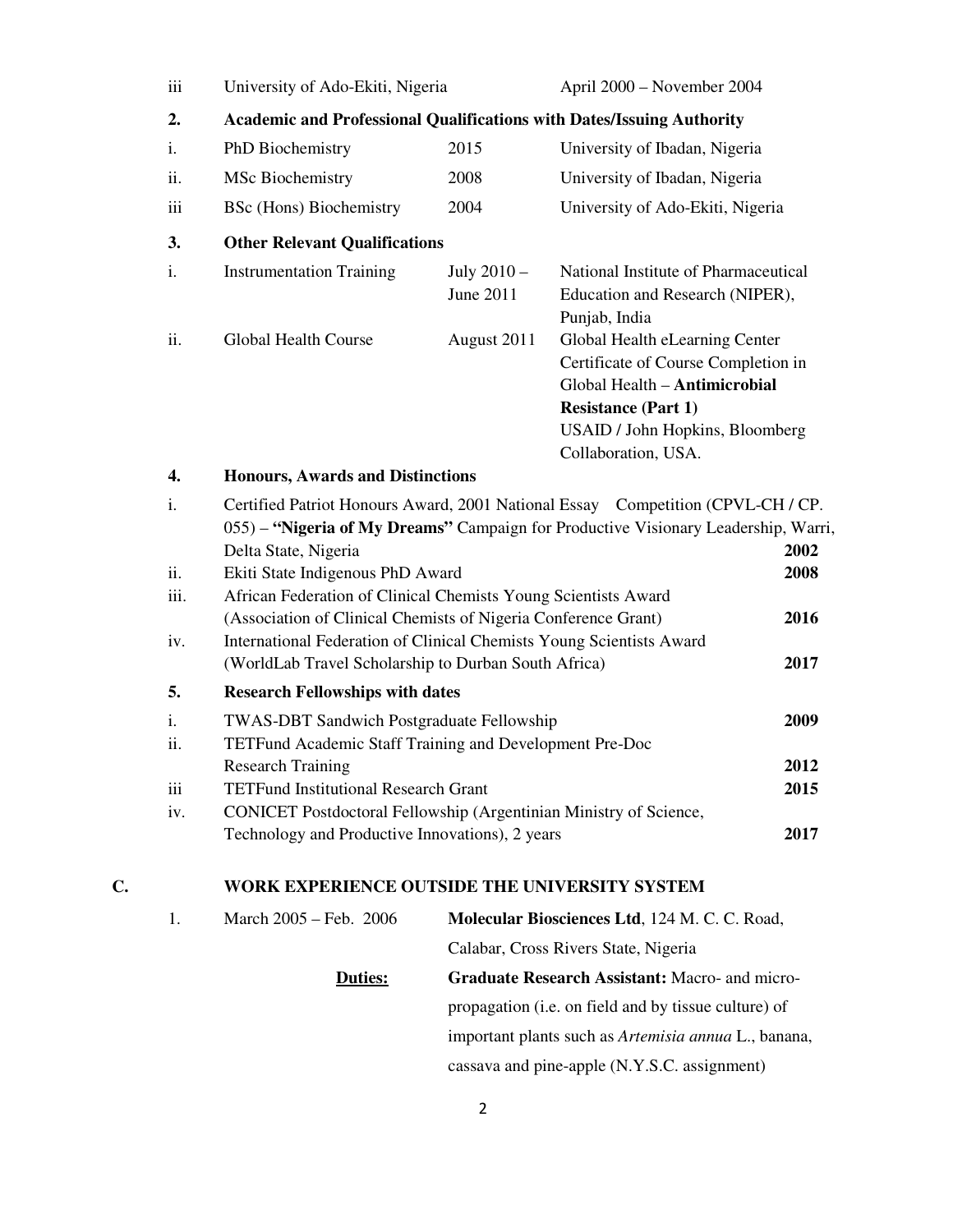|    | 2. | March 2005 - Feb. 2006                | <b>UNICEF / NYSC HIV / AIDS Collaboration</b>           |
|----|----|---------------------------------------|---------------------------------------------------------|
|    |    |                                       | Calabar, Cross Rivers State, Nigeria                    |
|    |    | Duties:                               | Peer Educator Trainer (PET): Enlightenment and          |
|    |    |                                       | counselling on HIV /AIDS and social issues to young     |
|    |    |                                       | students and community members of Cross Rivers State;   |
|    |    |                                       | using audio and visual aids as well as arts and drama.  |
|    | 3. | Nov. 2004 – Feb. 2005;                |                                                         |
|    |    | March 2006-June 2006                  | Christore Ventures, 15 State Hospital Road, Arena       |
|    |    |                                       | Shopping Plaza, Similoluwa, Ado-Ekiti, Ekiti State,     |
|    |    |                                       | Nigeria                                                 |
|    |    | Duties:                               | Sales Representative: Sales of Christian and academic   |
|    |    |                                       | books, tapes, CDs, (auto) biographies and gift items    |
|    | 4. | March 2003 – May 2003                 | International Breweries Plc, Omi-Asoro, Ilesa, Osun     |
|    |    |                                       | State, Nigeria                                          |
|    |    | Duties:                               | Industrial Attachee: Production of malt drink and lager |
|    |    |                                       | beer, quality control of raw, semi-processed and the    |
|    |    |                                       | finished products, monitoring of microbiological        |
|    |    |                                       | standards                                               |
|    | 5. | Feb. 2001                             | Omega Academy, Bawa Road, Ado-Ekiti, Ekiti State,       |
|    |    |                                       | Nigeria                                                 |
|    |    | <b>Duties:</b>                        | Tutor: Teaching Chemistry to S.S.S. 2 students in       |
|    |    |                                       | preparation for General Certificate Examination (GCE),  |
|    |    |                                       | Nov. /Dec. 2001                                         |
| D. |    | WORK EXPERIENCE IN OTHER UNIVERSITIES |                                                         |
|    | 1. | April 2018 - March 2020               | -Laboratorio de Biofisica Membrana y Nanotecnologia     |
|    |    |                                       | Instituto Ferreyra, Av. Velez Sarsfield, Friuli 2434    |
|    |    |                                       | Cordoba                                                 |
|    |    |                                       | <b>Duties: 2017 Becario posdoctoral del CONICET</b>     |
|    |    |                                       | Team member: Grupo de Leishmaniasis cutánea             |
|    |    |                                       | -Centro de Estudio e Investigación de la Enfermedad     |
|    |    |                                       | de Chagas y leishmaniasis                               |
|    |    |                                       | Facultad de Ciencias Médicas, Universidad Nacional de   |
|    |    |                                       | Córdoba                                                 |
|    |    |                                       |                                                         |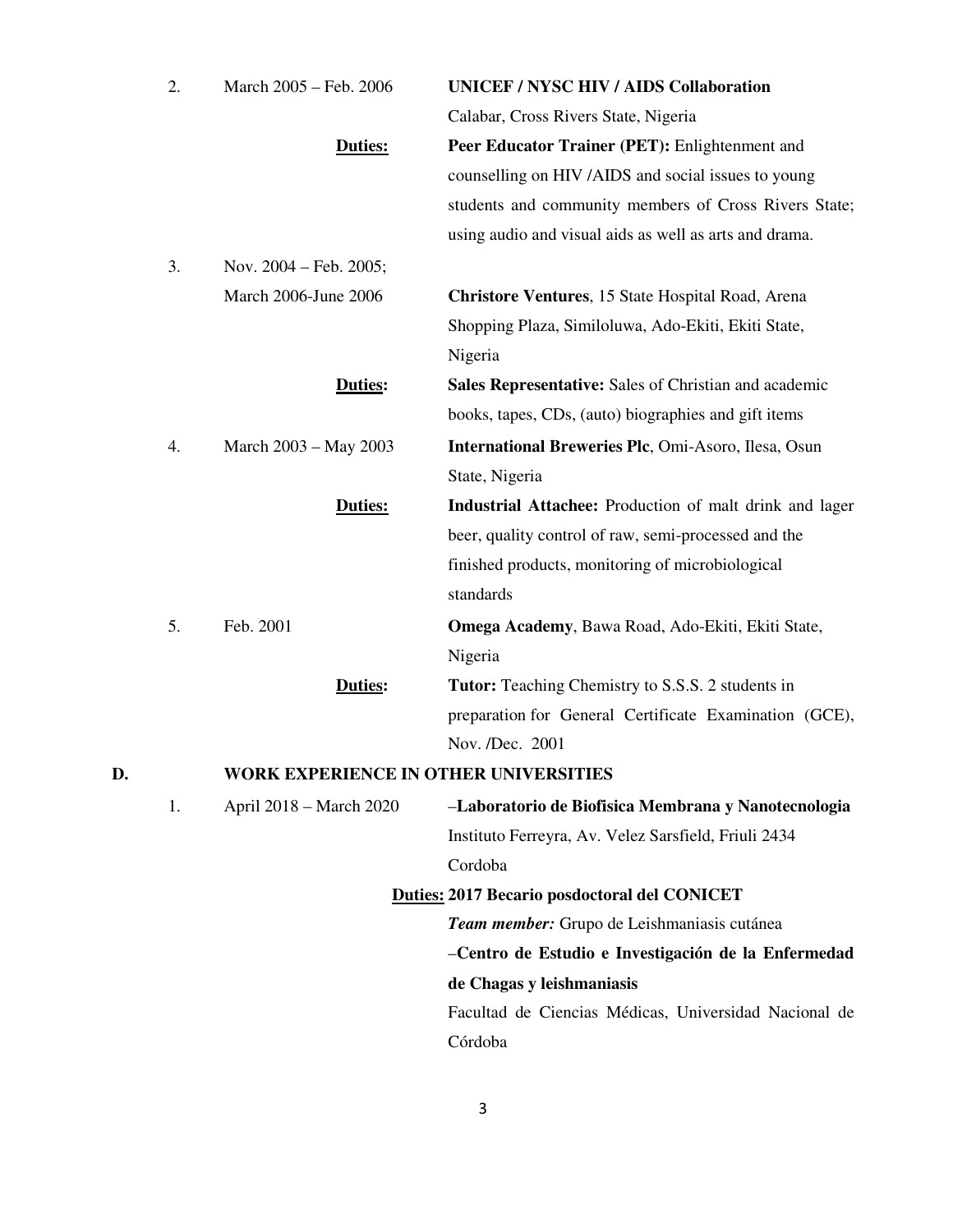|    |                             | Duties: Collaborator on a genetic association study of   |
|----|-----------------------------|----------------------------------------------------------|
|    |                             | Trypanosoma cruzi in Cordoba, Argentina.                 |
|    |                             | <b>Team member:</b> Grupo de Chagas and Leishmaniasis    |
| 2. | November $2012 - July 2013$ | <b>Evolutionary &amp; Medical Genetics</b>               |
|    |                             | Centre for Cellular & Molecular Biology                  |
|    |                             | Hyderabad $-500007$ , India                              |
|    | Duties:                     | 2012 TETF AST&D Pre-Doc Research Trainee                 |
|    |                             | Team member: Mitochondrial Cytopathies & Cancer          |
|    |                             | Genomics                                                 |
| 3. | August 2012 – October 2012  | Department of Pharmacology & Toxicology                  |
|    |                             | National Institute of Pharmaceutical Education and       |
|    |                             | Research (NIPER), S. A. S. Nagar, Mohali                 |
|    |                             | Punjab $-160062$ , India.                                |
|    | Duties:                     | 2012 TETF AST&D Pre-Doc Research Trainee                 |
|    |                             | <b>Team member:</b> Signal Transduction & Cardiovascular |
|    |                             | Disorders                                                |
| 4. | July 2010 - June 2011       | <b>Department of Pharmaceutical</b>                      |
|    |                             | Biotechnology/Biotechnology (PTBT),                      |
|    |                             | National Institute of Pharmaceutical Education           |
|    |                             | and Research (NIPER), S. A. S. Nagar, Mohali             |
|    |                             | Punjab-160062, India.                                    |
|    | <b>Duties:</b>              | 2009 DBT-TWAS Sandwich Ph.D Scholar:                     |
|    |                             | Team member: Xanthine Oxidase research<br>group;         |
|    |                             | Biocatalysis research group.                             |
| 5. | June $2008 - Aug. 2015$     | <b>Biochemistry Department</b>                           |
|    |                             | University of Ibadan, Ibadan, Oyo State, Nigeria.        |
|    | Duties:                     | <b>Ph.D Scholar:</b> Co-supervision of research          |
|    |                             | projects, demonstration of assays/practicals to          |
|    |                             | B.Sc and M.Sc Biochemistry students.                     |
| 6. | June 2006 – May 2008        | <b>Biochemistry Department</b> , University of           |
|    |                             | Ibadan, Ibadan, Oyo State, Nigeria.                      |
|    | Duties:                     | <b>M.Sc Student: Demonstration of</b>                    |
|    |                             | assays/practicals to B.Sc (Biochemistry), MBBS           |
|    |                             | and BDS students.                                        |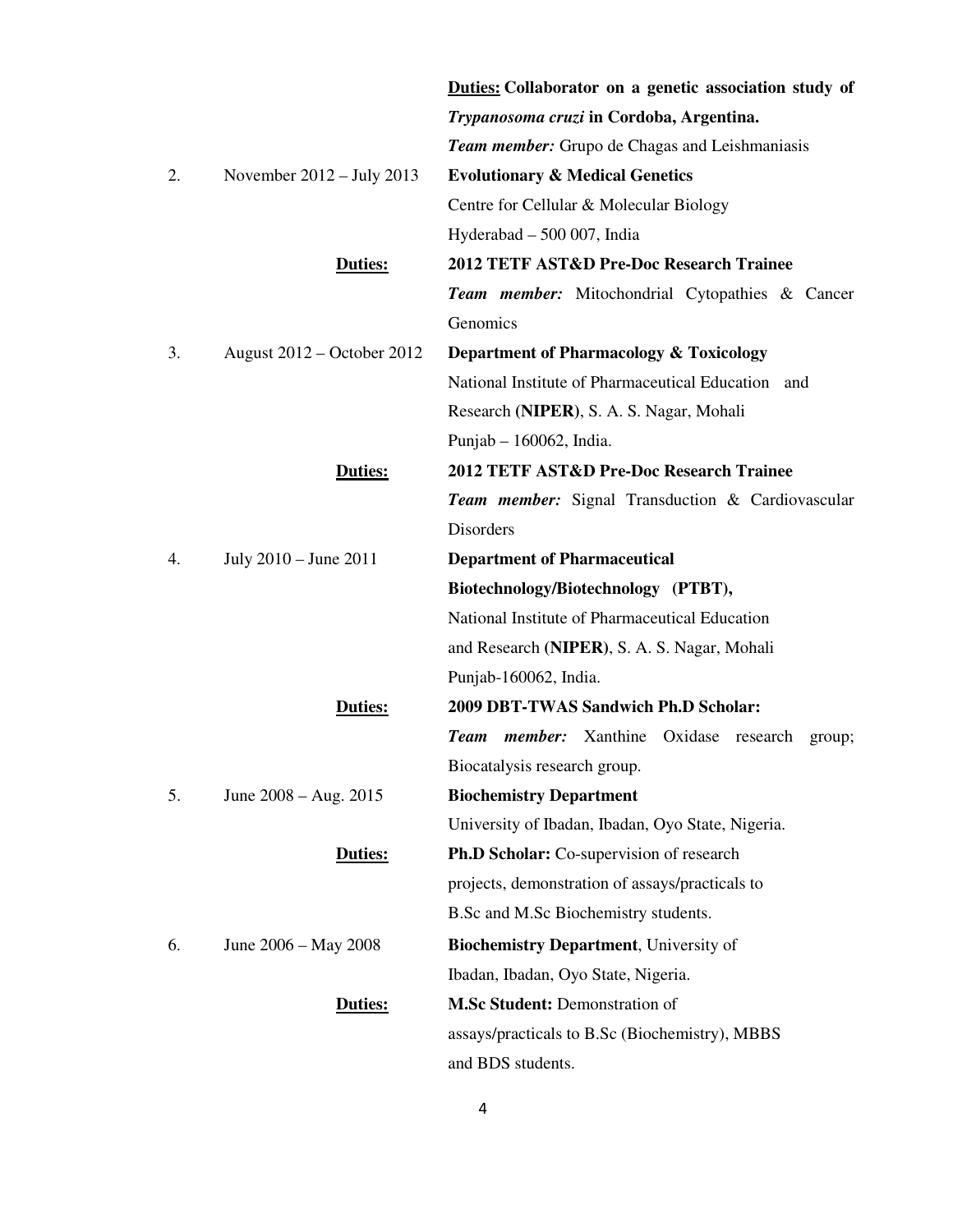|  | Oct. 2002 |                | <b>Biochemistry Laboratory, Biochemistry</b>        |
|--|-----------|----------------|-----------------------------------------------------|
|  |           |                | Department, University of Lagos, Idi-Araba,         |
|  |           |                | Lagos State, Nigeria.                               |
|  |           | <b>Duties:</b> | <b>Industrial Attachee:</b> Preparation of buffers, |
|  |           |                | invigilation of tests, recording of continuous      |
|  |           |                | assessment scores and understudying at practical    |
|  |           |                | sessions.                                           |
|  |           |                |                                                     |

# **E. WORK EXPERIENCE IN OSUN STATE UNIVERSITY**

# **Department of Chemical Sciences:**

|    | Aug. 10, 2009 -        | <b>Assistant Lecturer</b>                              |
|----|------------------------|--------------------------------------------------------|
|    | Sept. 30, 2013         |                                                        |
|    | Duties:                | Teaching, Counseling and Research, Level               |
|    |                        | Coordinator, Examinations Officer, Staff               |
|    |                        | Adviser (in B.Sc Biochemistry Unit, Chemical           |
|    |                        | Sciences Department)                                   |
|    | Oct. 1, 2013           | <b>Lecturer II</b>                                     |
|    | Oct. 1, 2016           |                                                        |
|    | Duties:                | Teaching, Counseling and Research, Level               |
|    |                        | Coordinator, Examinations Officer, Staff               |
|    |                        | Adviser (in B.Sc Biochemistry Unit, Chemical           |
|    |                        | Sciences Department)                                   |
|    | Oct. 1, 2016 till date | <b>Lecturer I</b>                                      |
|    | Duties:                | Teaching, Counseling and Research, Level Coordinator,  |
|    |                        | Examinations Officer/ PG Coordinator, Head<br>of Unit  |
|    |                        | (both in B.Sc and M.Sc Biochemistry Department)        |
| F. |                        | <b>CO-CURRICULAR PROFESSIONAL EXPERIENCE</b>           |
|    | March 2011             | <b>Department of Pharmaceutical</b>                    |
|    |                        | Biotechnology/Biotechnology (PTBT),                    |
|    |                        | National Institute of Pharmaceutical Education         |
|    |                        | and Research (NIPER), S. A. S. Nagar, Mohali           |
|    |                        | Punjab-160062, India.                                  |
|    | Duties:                | <b>Instructor:</b> Mitochondria Isolation and in vitro |
|    |                        | Modulation of Mitochondrial Membrane                   |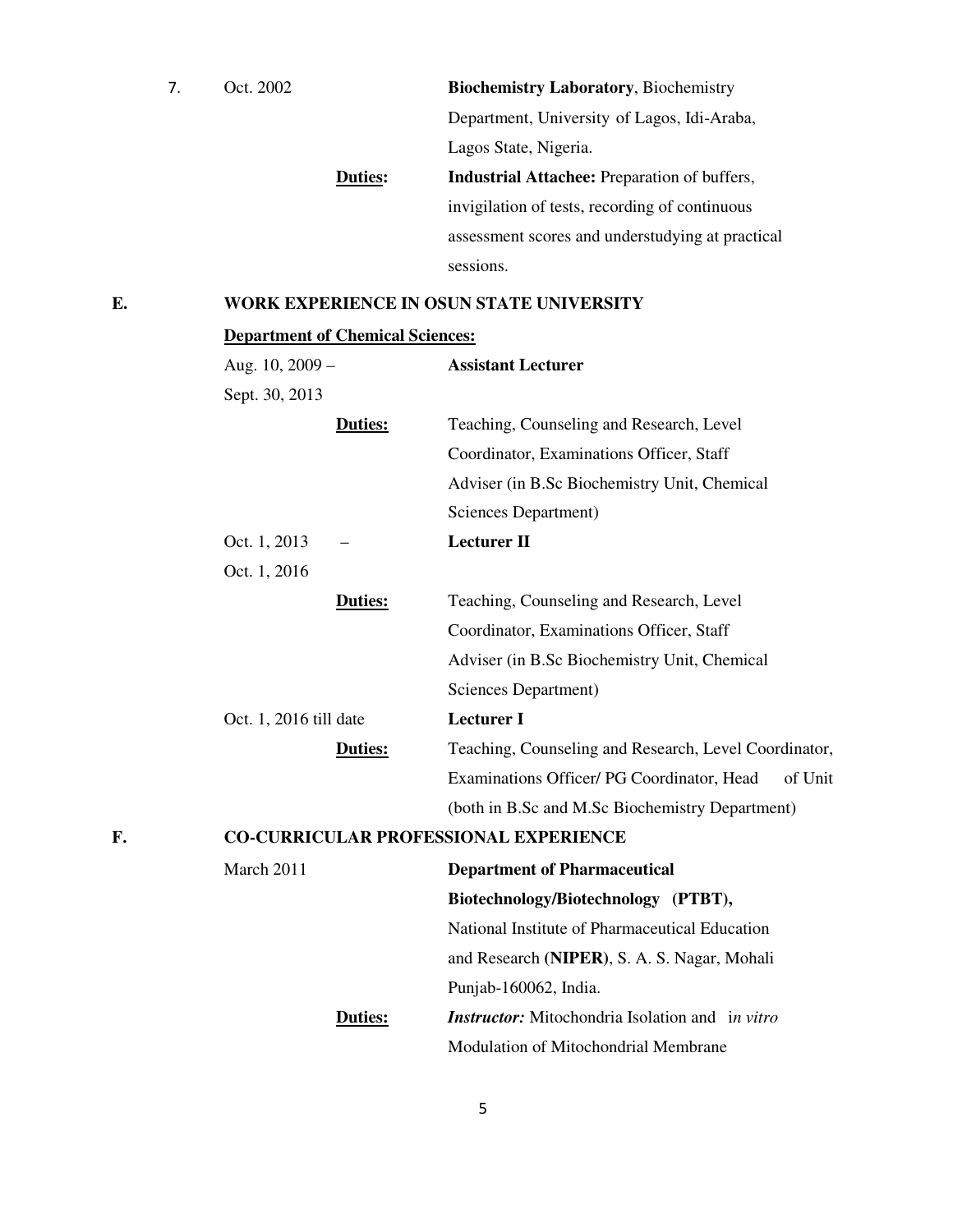# Permeability Transition Practical session **(PTBT MSc Practical Modules 1 & 2)**

## **G. MEMBERSHIP OF PROFESSIONAL BODIES**

| $\mathbf{i}$ . | Member                  | 2001 | American Society of Biochemistry and   |
|----------------|-------------------------|------|----------------------------------------|
|                |                         |      | Molecular Biology (ASBMB)              |
| ii.            | Member                  | 2009 | The Biochemical Society, London        |
| iii.           | <b>Associate Member</b> | 2009 | Association of Clinical Chemists of    |
|                |                         |      | Nigeria (ACCN)                         |
| iv.            | Member                  | 2009 | Nigerian Society of Biochemistry and   |
|                |                         |      | Molecular Biology (NSBMB)              |
| V.             | Member                  | 2010 | Global Youth Coalition on HIV / AIDS   |
|                |                         |      | (GYCA), and TakingITGlobal Initiative  |
| vi.            | Associate Member II     | 2011 | Nigerian Institute for Biomedical      |
|                |                         |      | Engineering (NIBE) – No: AS 117        |
| vii.           | Life Member             | 2012 | Society for Mitochondrial Research and |
|                |                         |      | Medicine (SMRM), India - L/053/2012    |
| viii.          | Member                  | 2015 | <b>International Society for</b>       |
|                |                         |      | Ethnopharmacology (ISE), UK            |
| ix.            | Life Member             | 2017 | African Society of Drosophilists (ASD) |
| X.             | Member                  | 2017 | International Society for Infectious   |
|                |                         |      | Diseases (ISID)                        |

## **H. SERVICES**

| i. | University | Oct. $1, 2016 -$     |                                                                 |
|----|------------|----------------------|-----------------------------------------------------------------|
|    |            | Mar. 16, 2018        | Head of Unit, Biochemistry                                      |
|    |            | Oct. 1, $2016-$      |                                                                 |
|    |            | Mar. 23, 2018        | PG Coordinator, Biochemistry                                    |
|    |            | Aug. 2016 till date  | Associate Desk Editor, Res. J. Health Sc.                       |
|    |            | Jan. 2015 till date  | Desk Editor, UNIOSUN J. Science                                 |
|    |            |                      | Nov. 2015 – Mar. 2018 Sub-Dean Students Affairs, College of SET |
|    |            | Sept. 2009 -         |                                                                 |
|    |            | Sept., 2016          | <b>Examination Officer, Biochemistry</b>                        |
|    |            | Sept. 2009-Dec. 2016 | Member, CSET Lecture & Examination                              |
|    |            |                      | Time-Table Committee                                            |
|    |            | Oct 2014-Dec2016     | Member, FBAS Sports Committee                                   |
|    |            |                      |                                                                 |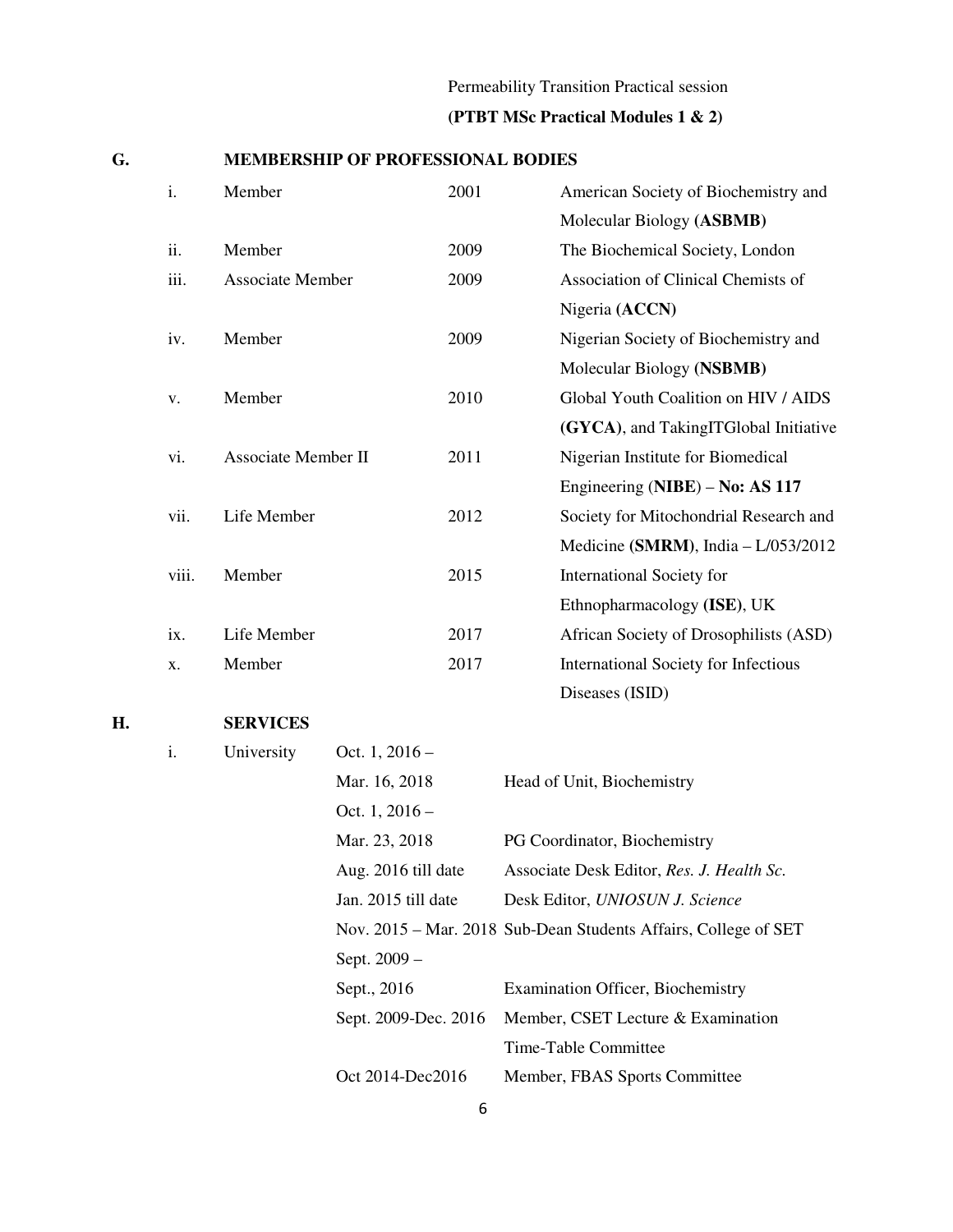|      |           | July 2015 - till date | Contact Administrator, Instrumental Access,                            |
|------|-----------|-----------------------|------------------------------------------------------------------------|
|      |           |                       | Seeding Labs, USA                                                      |
|      |           |                       | (An International Equipment Donor Agency)                              |
|      |           | August 2015till date  | Contact Administrator, TReND in Africa                                 |
|      |           |                       | Switzerland/ Germany (An International                                 |
|      |           |                       | Exchange/ Equipment Donor Agency)                                      |
|      |           | Dec 2016              | Member, Teaching & Research Sub-Committee                              |
|      |           |                       | Rebuilding UNIOSUN for Strategic Growth,                               |
|      |           |                       | Development,<br>Systemic<br>Sustainability<br>in                       |
|      |           |                       | Teaching and Research Portfolio: Implementing                          |
|      |           |                       | the Vision & Mission of the Vice-Chancellor                            |
|      |           | Dec 2016              | Member Local Organising Committee                                      |
|      |           |                       | <b>UNIOSUN</b><br>Journal<br>Sciences<br>of<br>Editorial               |
|      |           |                       | Workshop (Presentation of Maiden Editions of                           |
|      |           |                       | TETFund-Sponsored Journals)                                            |
|      |           | June 2017             | Member Local Organising Committee                                      |
|      |           |                       | <b>UNIOSUN</b><br>Guest<br>Lecture/<br>Postgraduate                    |
|      |           |                       | Workshop                                                               |
| ii.  | Community | June 2005             | Vaccinator, World Health Organisation (WHO)                            |
|      |           |                       | Immunization Scheme, Ado-Ekiti, Ekiti State                            |
|      |           | August 2012 till date | Member, Osun State Taekwondo Association                               |
|      |           | August 2014 till date | Country Facilitator, World Taichi and Qigong Day                       |
|      |           |                       | May 2014 - Aug. 2017 Assistant Pastor, RCCG Pathfinder Parish          |
|      |           |                       | (Youth Assembly), Oke-Baale, Osogbo                                    |
|      |           |                       | Sept. 2017 – Mar. 2018 Altar Minister, RCCG Miracle Parish             |
|      |           |                       | Kajola                                                                 |
|      |           | Feb. 2018–Mar. 2018   | Board Member, Osun State Taekwondo                                     |
|      |           |                       | Association/ LOC Member, 1 <sup>st</sup> South-West (4 <sup>th</sup> ) |
|      |           |                       | Leg, 2-day) Basic Coaching Workshop, Osogbo                            |
| iii. | National  | $2009 - 2016$         | Pioneer Set Alumni Financial Secretary                                 |
|      |           |                       | 1993/1999 Renaissance Set, Christ's School                             |
|      |           |                       | Alumni                                                                 |
|      |           | 2013/2014             | Invigilator, Osun State Civil Service Promotion                        |
|      |           |                       | Examination                                                            |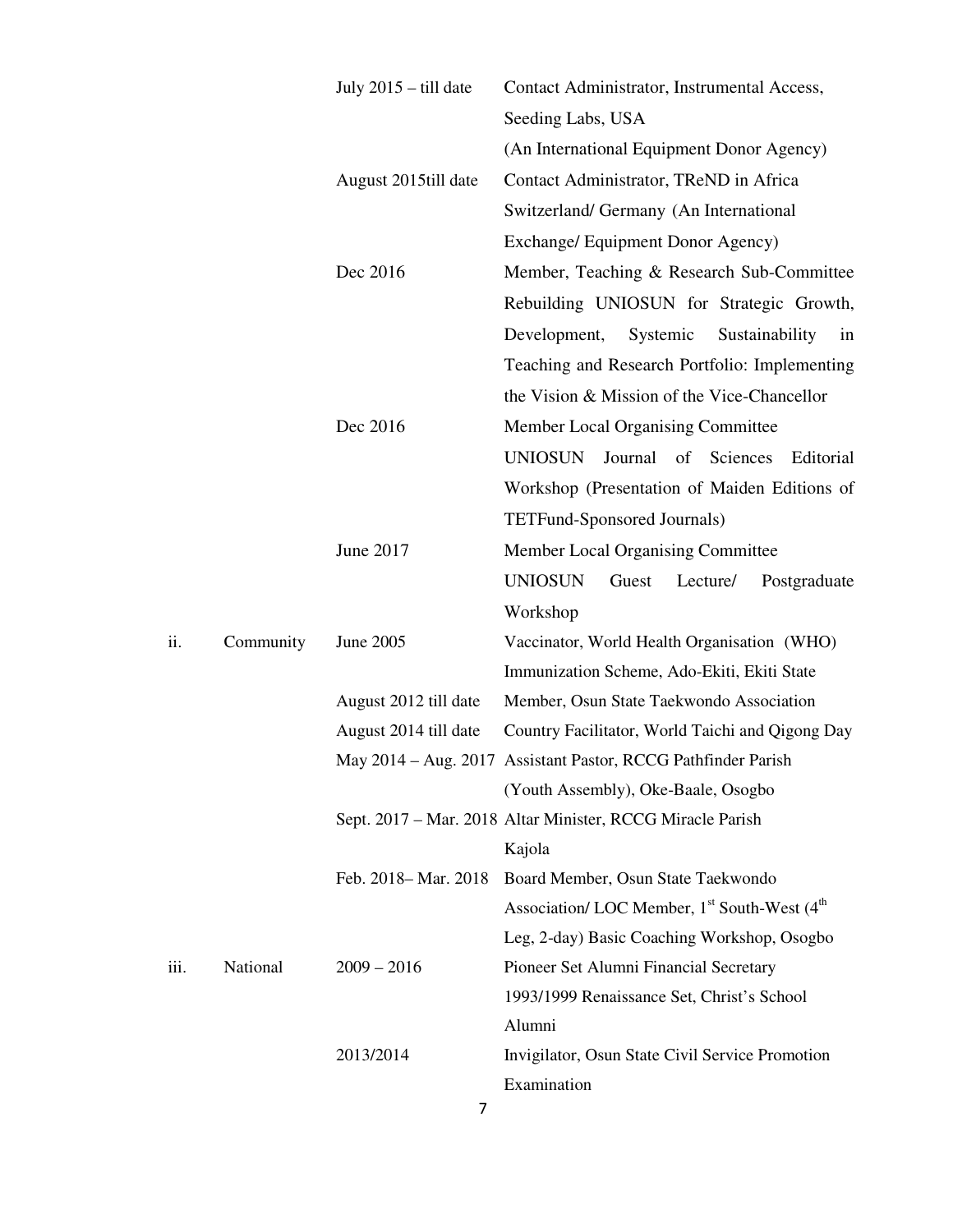|     |               | 2014/2015          | Invigilator, Post-UTME Examination                 |
|-----|---------------|--------------------|----------------------------------------------------|
|     |               | $2016 - Till$ Date | Set Alumni Assistant General Secretary             |
|     |               |                    | 1993/1999 Renaissance Set                          |
|     |               |                    | Christ's School Alumni                             |
|     |               | 2017               | Rapporteur, Technical Sessions 2D & 3E,            |
|     |               |                    | International Conference (Humboldt Kolleg),        |
|     |               |                    | FUTA, 2 – 6 April, 2017.                           |
|     |               | 2017               | ASUU Leadership Training Workshop,                 |
|     |               |                    | UNIOSUN-2017: Towards a Principled and             |
|     |               |                    | <b>Ideological Unionism</b>                        |
|     |               | $2018 - 2019$      | Chairman Research Cloud Scientist, Foresight       |
|     |               |                    | Institute of Research and Translation, Ibadan, Oyo |
|     |               |                    | State, Nigeria                                     |
|     |               | $2018 - 2021$      | Platinum Research Cloud Scientist, Foresight       |
|     |               |                    | Institute of Research and Translation, Ibadan, Oyo |
|     |               |                    | State, Nigeria                                     |
|     |               | 2019               | Chairman Organizing Committee, 1st Nigeria         |
|     |               |                    | Undergraduate Students Research Conference for     |
|     |               |                    | Foresight Institute of Research and Translation,   |
|     |               |                    | Ibadan, Oyo State, Nigeria                         |
|     |               | 2019               | Invited Grant Assessor for Adeleke University,     |
|     |               |                    | Ede                                                |
| iv. | International | 2015               | Invited Reviewer for Drugs for Today               |
|     |               | 2016               | Invited Reviewer for Phytotherapy Research         |
|     |               | 2016               | Invited Reviewer for Research Journal of Health    |
|     |               |                    | Sciences, UNIOSUN                                  |
|     |               | 2016-2017          | Reviewer for African Journal of Infectious         |
|     |               |                    | <b>Diseases</b>                                    |
|     |               | 2017               | Member and Reviewer, International Organisation    |
|     |               |                    | Committee, International Conference of             |
|     |               |                    | Interdisciplinary Sciences (ICIS-2017) by          |
|     |               |                    | Phenome Research Foundation, Varanasi, India       |
|     |               | 2017 - 2019        | Invited Reviewer for Comparative Clinical          |
|     |               |                    | Pathology                                          |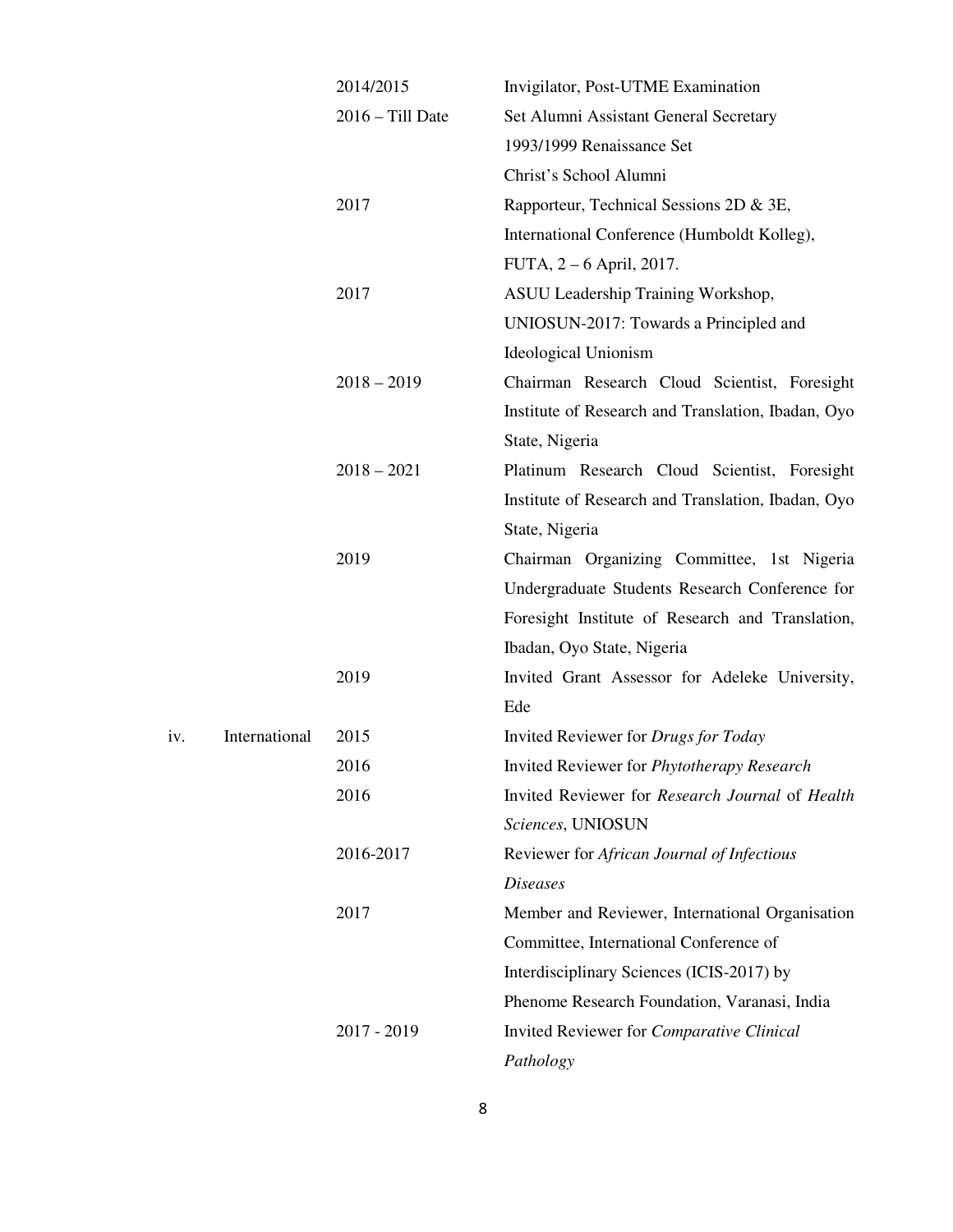| 2018 | Invited Reviewer for Trends in Phytochemical       |
|------|----------------------------------------------------|
|      | Research                                           |
| 2018 | Member, International Organisation Committee       |
|      | International Conference & Integrated Meeting      |
|      | (Medicine, Food, Pharma and Agro Technology:       |
|      | INCON-MFPA-2018) by DDU Kaushal Kendra             |
|      | (Banaras Hindu University, Varanasi), RGSC,        |
|      | Barkachha, Mirzapur, India                         |
| 2018 | Invited Reviewer for Fountain Journal of Natural   |
|      | and Applied Sciences                               |
| 2018 | Asistente del Ministro de Seminarios, Instituto    |
|      | Ferreyra, Cordoba, Argentina                       |
| 2018 | Invited Reviewer for Royal Society Open Science    |
| 2019 | Ad Hoc Reviewer for the African Academy of         |
|      | Sciences                                           |
| 2019 | Invited Reviewer for International Journal of      |
|      | Oceanography & Aquaculture                         |
| 2019 | Invited Reviewer for Clinical Phytoscience         |
| 2019 | Invited Reviewer for Journal of Medicinal Plants   |
|      | Research                                           |
| 2019 | Invited Reviewer for Journal of Food Science and   |
|      | Technology                                         |
| 2019 | Invited Reviewer for Journal of Food               |
|      | <i>Biochemistry</i>                                |
| 2019 | Invited Reviewer for Biomedicine                   |
| 2019 | Invited Reviewer for Journal of Basic and Clinical |
|      | Physiology and Pharmacology                        |
| 2019 | Invited Assessor for The Royal Society             |
| 2019 | Invited Reviewer for Journal of Complementary      |
|      | and Integrative Medicine                           |
| 2019 | Science Communication Translator (to Spanish)      |
|      | for Foldscope, USA                                 |

# **I. COURSES TAUGHT DURING THE CURRENT ACADEMIC SESSION**

## **B.Sc. Harmattan Semester 2017/2018**

| <b>BCH201</b> | General Biochemistry I |  |
|---------------|------------------------|--|
|               |                        |  |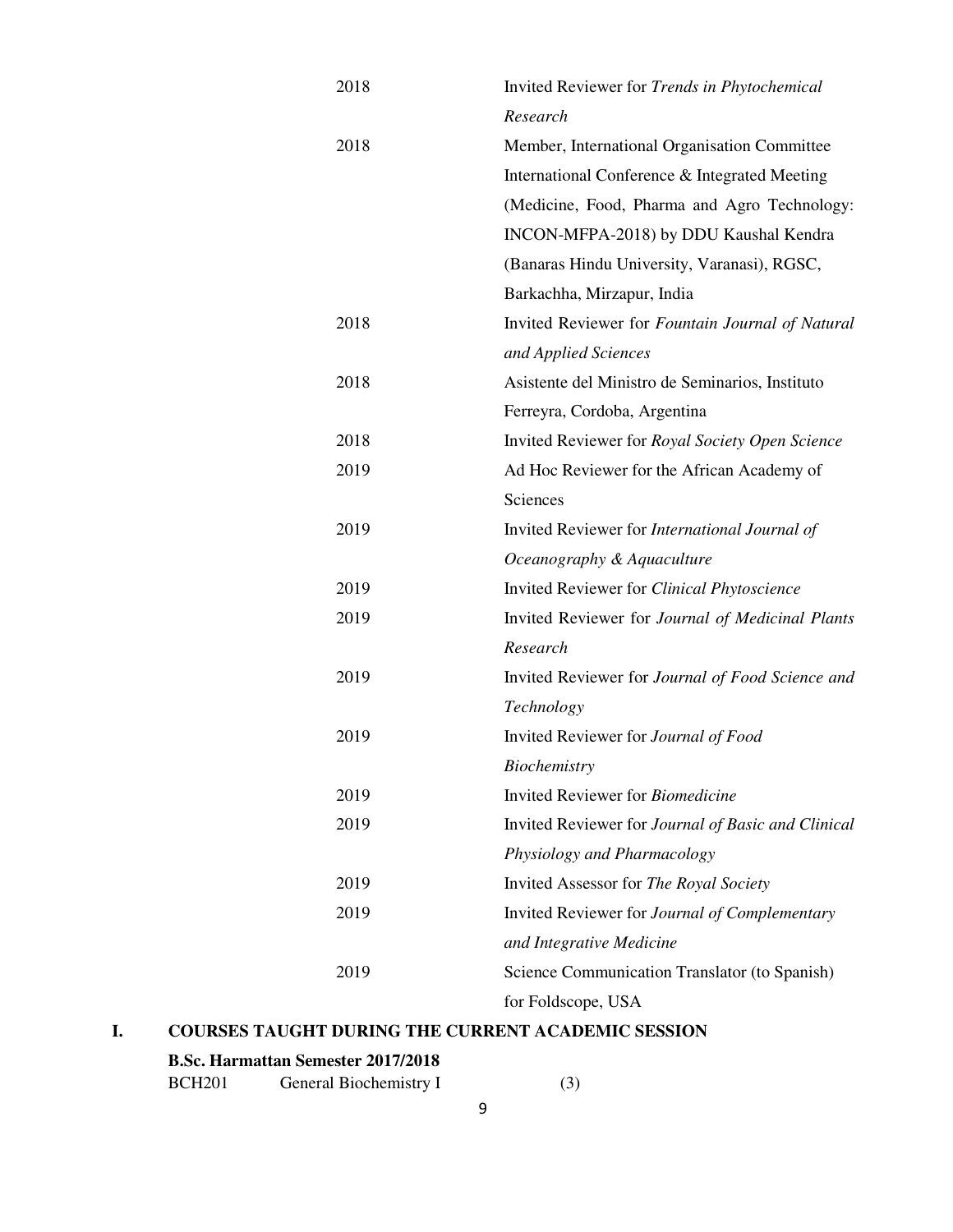| <b>BCH309</b> | Membrane Biochemistry      | (2) |
|---------------|----------------------------|-----|
| <b>BCH403</b> | <b>Tissue Biochemistry</b> | (2) |
| <b>BCH409</b> | Seminar in Biochemistry    | (2) |

#### **M.Sc. First Semester 2016/2017**

|    | 2015/2016 Session:                  |                                  | 3 M.Sc Sen |
|----|-------------------------------------|----------------------------------|------------|
| J. | <b>GRADUATE STUDIES SUPERVISION</b> |                                  |            |
|    | <b>BCH799</b>                       | Research Project                 | (6)        |
|    | <b>BCH712</b>                       | <b>Industrial Biochemistry</b>   | (2)        |
|    |                                     | M. Sc. Second Semester 2016/2017 |            |
|    | <b>BCH715</b>                       | <b>Nutritional Biochemistry</b>  | (2)        |
|    | <b>BCH705</b>                       | Metabolic Regulation             | (2)        |
|    |                                     |                                  |            |

**2015** Separate: **2 M.Sc Project students 2016/2017 Session:** 3 M.Sc Seminar students; 3 M.Sc Project students

## **K. PUBLICATIONS**

## **i. Thesis/Dissertations**

- (1) Lectins. **Seminar (B. Sc)**
- (2) Chemical composition, phytochemical screening and antimicrobial activities of Bruce (*Nauclea latifolia*) plant. **Project (B. Sc)**
- (3) Malaria parasite invasion of the red blood cell. **Seminar (M. Sc)**
- (4) Effect of artesunate on rat liver mitochondrial membrane permeability transition pore opening *in vivo.* **Project (M. Sc)**
- (5) Modulation of mitochondrial membrane permeability transition in selected organs of type 2 diabetic rats by the leaf extract of *Manihot esculenta* (Crantz). **Project (Ph.D)**

## **ii. Articles in Learned Journals**

1. Anyasor, G. N., **Ajayi, E. I. O.**, Saliu, J. A., Ajagbonna, O. and Olorunsogo, O. O. (2009). Artesunate opens mitochondrial membrane permeability transition pore. *Ann. Trop. Med. Public Health (ATMPH)* **2(2):**37-41.

 Africa Health Research Organization Publishers/WoltersKluwer-Medknow Publications (www.atmph.org/text.asp?2009/2/2/37/64265).

- 2. Adeleke M. A., **Ajayi, E. I. O.**, Oyeniyi, T. T., Ajiboye, A. A., Ayoade, A. O. , Ilori, T. S. (2013). Phytochemical and anti-plasmodial screening of three selected tropical plants used for the treatment of malaria in Osogbo, Southwestern Nigeria. *J. Agric. Sc & Tech. (JAGST)* **15(2):**16 – 21. Jomo Kenyatta University of Agriculture and Technology, Kenya (www.ajol.info/index.php/jagst/article/view/112827).
- 3. **Ajayi E. I. O.**, Ogungbuji E. T., Nojeem G. (2015). Analgesic potential of certain traditional African herbal extracts in high fat diet-manipulated hyperglycaemic rats. *Ife J.*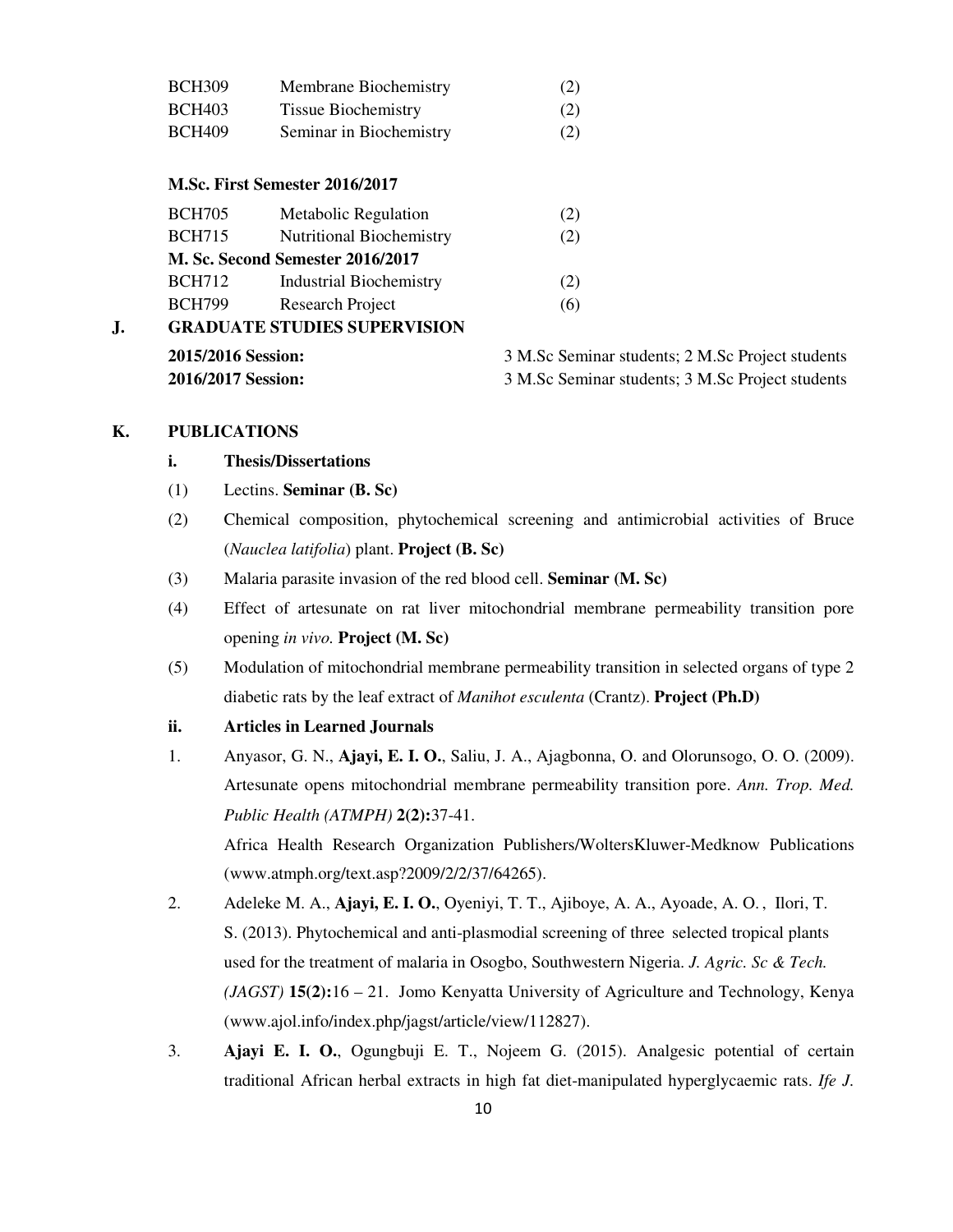*Sc. (IJS)* **17(2):** 511 – 517. Obafemi Awolowo University, Ile-Ife; African Journal Online (www.ajol.info/index.php/ijs/article/view/131736).

- 4. **Ajayi E.I.O.**, Emmanuel U. Modo, Adetayo O. Adebamowo, Uttam Chand Banerjee, Olumide O. Tewe and Olufunso Olabode Olorunsogo (2016). Inhibitory Activity of Ethanol Extract of *Manihot esculenta* on Mitochondrial Membrane Permeability Transition Pore and Caspase 3 in Type 2 Diabetes Mellitus. *Int J. Biochem. Res. & Rev.* (IJBcRR) 9(4): 1-10 (Indexed in EBSCO, HINARI). DOI: 10.9734/IJBCRR/2016/23378
- 5 **Ajayi E. I. O.**, Ojediran E. and Popoola G. (2016). Wound healing potential of *Nauclea latifolia* and *Manihot esculenta* leaf extract in Type 1diabetic rats. *Afr. J. Trad. Compl. Alter. Med. (AJTCAM)* **13(1):1-5.** African Ethnomedicine Network doi.org/10.4314/ajtcam.v13i1.1, http://www.ajol.info/index.php/ajtcam/article/view/130667
- 6 **Ajayi E.I.O.**, Adeola A.O. and Ajayi O.B. (2016). Preliminary phytochemical screening and antimicrobial activities of fruit, fruit skin, stem and root of Bruce plant. *UNIOSUN J. Sc.* 1(1): 74 – 81.
- 7 Akinde S.B., **Ajayi E.I.O.**, Awojide O.I., Azeez O.K., Osunsanmi K.O., Olabiran O.A.and Fowosire A.A. (2016). Activities of *Bombacopsis buonopozense* and *Nauclea latifolia* leaf extracts against bacteria isolated from cattle rumen waste and vegetable farm irrigation water. *UNIOSUN J. Sc.* 1(1): 46 – 55.
- 8 Adeleke M.A., Muhibi M.A., **Ajayi E.I.O.**, Idowu O.A., Famodimu M.T., Olaniyan S.O., Hassan A.N. (2016). Dengue virus specific Immunoglobulin G antibodies among patients with febrile conditions in Osogbo, Southwestern Nigeria. *Tropical Biomedicine* **33(1):**1-7. Malaysian Society of Parasitology and Tropical Medicine, Malaysia (www.msptm.org/files/Vol33-No01/001-007-Adeleke-MA.pdf).
- \*9 **Ajayi E.I.O.**, Adeleke M. A., Adewumi T. Y. and Adeyemi A. A. (2017). Antiplasmodial activities of ethanol extracts of *Euphorbia hirta* whole plant and *Vernonia amygdalina*  leaves in *Plasmodium berghei*-infected mice. *Journal of Taibah University for Science*  (JTUSCI). http://dx.doi.org/doi:10.1016/j.jtusci.2017.01.008
- \*10 **Ajayi E. I. O.,** Agarwal A., Banerjee U. C. and Olorunsogo O. O. (2017). Ethanol extract of *Manihot esculenta* leaf: A potential source of antioxidant, xanthine oxidase and lipase inhibitors. Analele Stiintifice ale Universitatii "Alexandru Ioan Cuza" din Iasi Sec. II a. Genetica si Biologie Moleculara 18(1):17-23 (Now renamed: Journal of Experimental and Molecular Biology). http://www.gbm.bio.uaic.ro/index.php/gbm/article/view/1192/pdf
- \*11 Molehin O. R., Oloyede O. I. and **Ajayi E. I. O.** (2017). GC–MS analysis of bioactive compounds in three extracts of *Clerodendrum volubile* P. Beauv leaves. J. Med. Plants.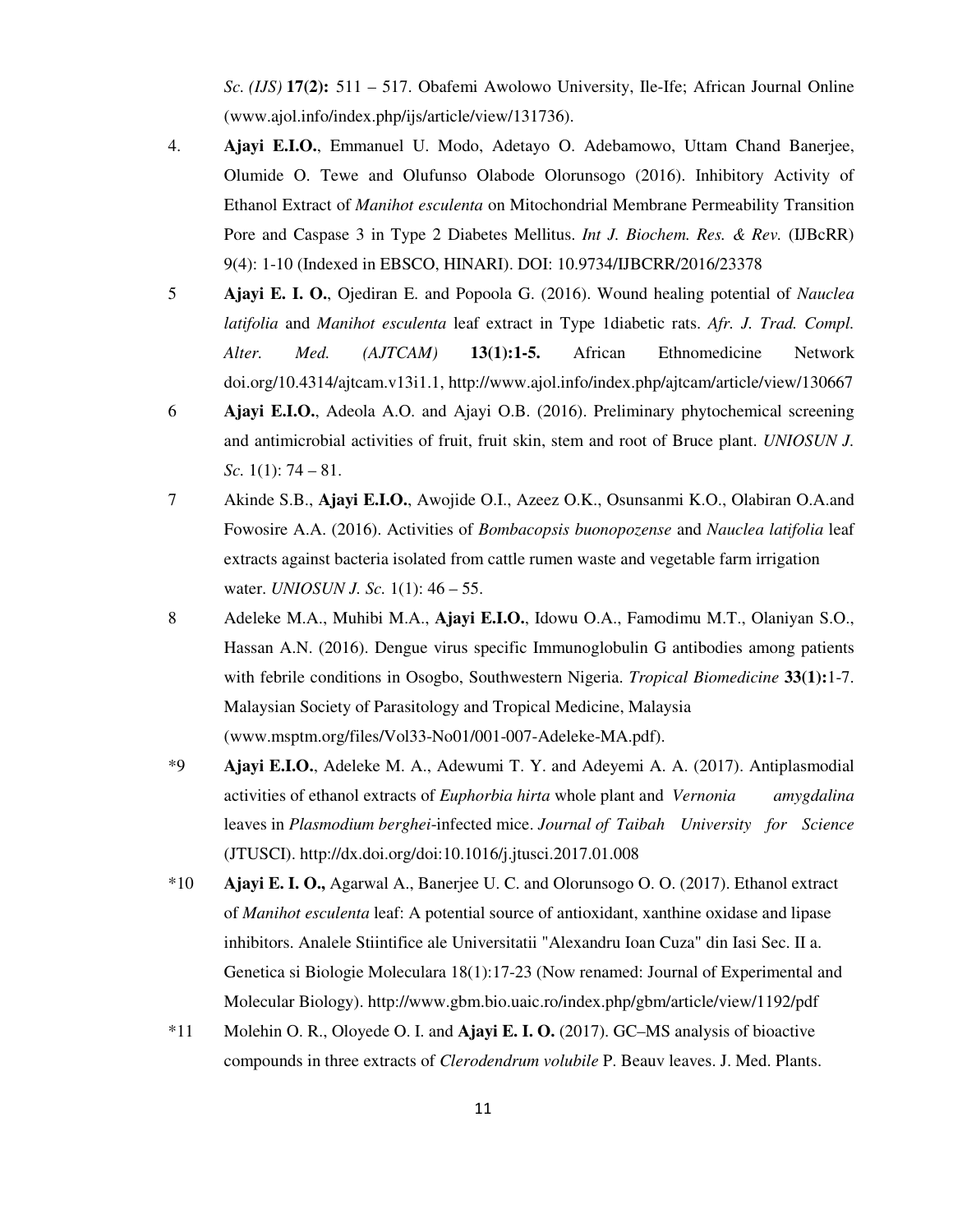Stud. Part C 5(5): 191-195.

http://www.plantsjournal.com/archives/?year=2017&vol=5&issue=5&part=C&ArticleId=7 00.

- \*12 **Ajayi E. I. O.**, Iyoha A. E., Abdulazeez F. O. (2018). Butanol extract of *Manihot esculenta* leaf modulated cigarette butt leachate-mediated liver mitochondrial membrane permeabilization and its functional capacity. Research Journal of Health Sciences (RJHS) 6(1): 26-34. https://www.ajol.info/index.php/rejhs/article/viewFile/171306/160717.
- \*13 Akinde S. B., Olaitan J. O., **Ajayi E. I. O.**, Adeniyi M. A., Ige O. O., Adebooye O. C. (2018). Fungal quality and molecular characterization of aflatoxin-producing *Aspergillus* species in irrigation water and fresh vegetables in Southwest Nigeria. Jordan Journal of Agricultural Sciences 14 (1): 51 – 70.
- \*14 Perez H. A., Allende G. F., **Ajayi E. I. O.**, Porta D. J. and Garcia N. H. (2018). Atherosclerosis plaque area reduction: working hypothesis to prevent cardiovascular event. Comparative Clinical Pathology 2018:1-8. https://doi.org/10.1007/s00580-018-2868-1
- \*15. Azeez L., Agbaje L., Wahab A., Rufai A., Salau A., **Ajayi E.**, Ajayi M., Adegbite M., Adebisi B. (2019). Phytomodulatory effects of silver nanoparticles on *Corchorus olitorius*: its antiphytopathogenic and hepatoprotective potentials. Plant Physiology et Biochemistry 136: 109-117.. https://doi.org/10.1016/j.plaphy.2018.12.006
- \*16. Mishra A., Sundaravadivel P., Tripathi S. K., Jha R. K, Badrukhiya J., Basak N., Anerao I., Sharma A., **Ajayi E. I. O.**, Mishra A., Pandey S., Kumar U., Singh S., Nizamuddin S., Tupperwar N. C., Jha A. N., Thangaraj K. (2019). Variations in macrophage migration inhibitory factor gene are not associated with visceral leishmaniasis in India. Journal of Infection and Public Health 2019. https://doi.org/10.1016/j.jiph.2018.12.011

## **iii. Review Articles**

- 1. F. O. Atanu, U. G. Ebiloma and **E. I. Ajayi** (2011). A review of the pharmacological aspects of *Solanum nigrum* Linn. *Biotechnol. Mol. Biol. Rev. (BMBR)* **6(1)**:1-7. http://www.academicjournals.org/article/article1380114075\_Atanu%20et%20al.pdf
- 2. **Ajayi E. I. O.**, Ajayi O. I., Iyoha E. A. (2015). Current scene and scenario of visceral leishmaniasis in Nigeria. *International Journal of Technological Advancement and Research (IJTAR)* **4(4):**83 – 86. Techno Consultancy Services (TCS) Journals, India (Eprint copy available – 162 pages).
- \*3. **Ajayi E. I. O.** (2018). How 'diabetes egg-box' can save some HIV-patients from additional disease? *Sparrho* 2018: 32857. Ed. Endre Szvetnik.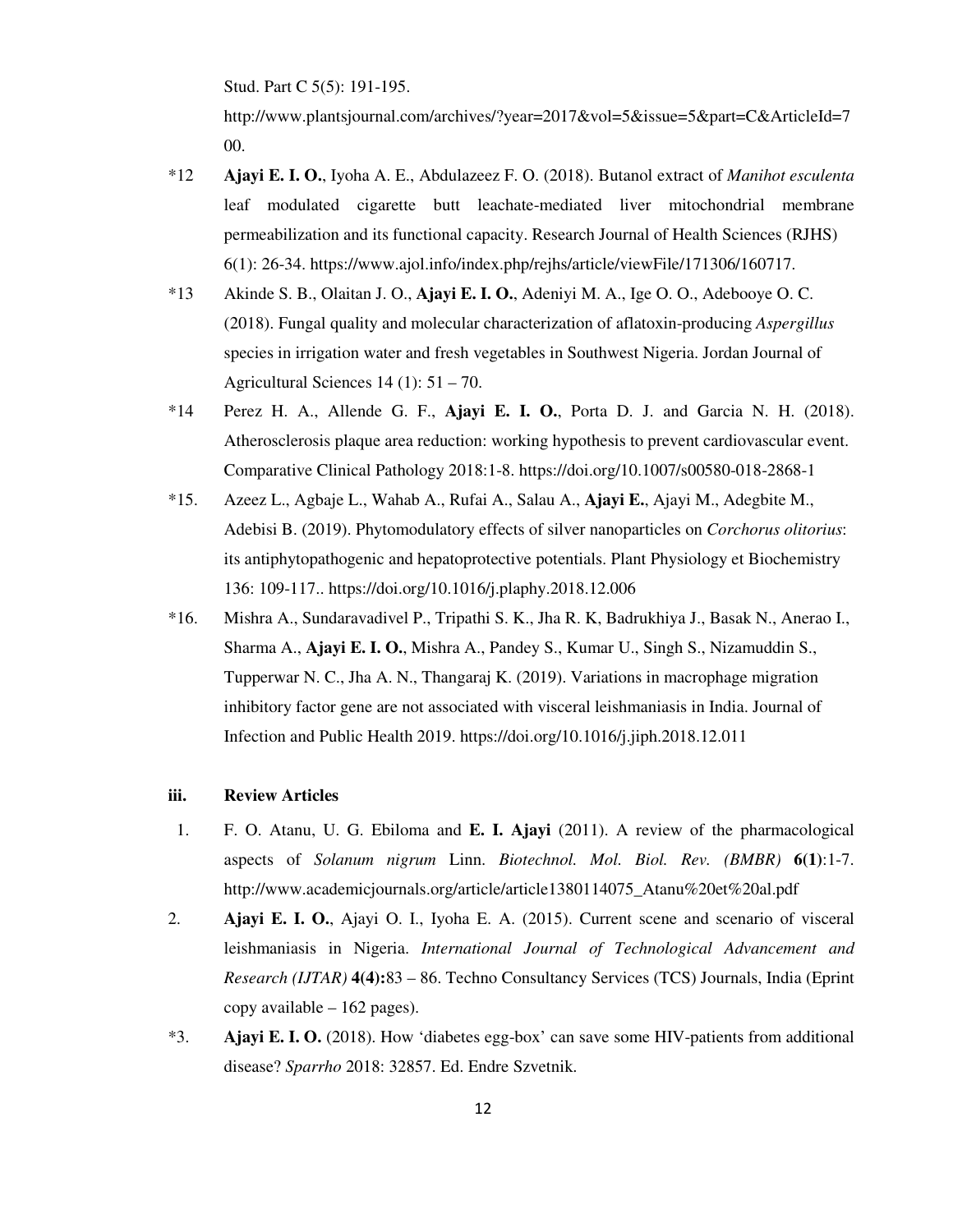https://www.sparrho.com/pinboard/how-diabetes-egg-box-can-save-some-hiv-patientsfrom-additional-disease/232857/

#### **iv. Refereed Conference Proceedings**

- 1. Anyasor, G. N., **Ajayi, E. I. O.**, Saliu, J. A., Ajagbonna, O. and Olorunsogo, O. O. (2008). Artesunate opens mitochondrial membrane permeability transition pore. Book of Proceedings **1:** 57-59; 1st International Malaria Symposium on Clinical Pharmacology of Antimalarial Agents, Accra, Ghana; August 12 and 13, 2008; sponsored by Africa Health Research Organisation (AHRO), Ghana.
- 2. **Ajayi, E.I.O.**, Olufunso O. Olorunsogo, Uttam C. Banerjee (2011). Comparison of modulation of membrane permeability transition pore opening of heart mitochondria in normal and Type II diabetic rats using *Manihot esculenta* leaf extract. Book of Proceedings 3: 168-69; The 3<sup>rd</sup> EMBO Meeting 2011, 10-13 September 2011; Austria Vienna Centre, Vienna, Austria.
- 3 Bhagya Bhavana, **Ajayi Ebenezer Idowu**, Gopalkrishna P., Satish N., Prasad V. V. T. S., Thangaraj K. (2013). Role of mitochondria in aging-associated cancers. Vol. **3**. 3rd Annual Conference of Society for Mitochondrial and Medicine: Mitochondria in Health and Diseases, December 19 and 20, 2013. National Institute of Mental Health and Neurosciences, Bangalore, Karnataka, India.
- \*4 **Ajayi E. I. O.**, Adeleke M.A., Muhibi M.A., Fadiya O.V. (2017). Hematological and kidney profile of patients co-infected with enteric and dengue fever in Osogbo, Southwest Nigeria. *Clin. Chem. Lab. Med*. **55:** Special Suppl, 1, S888. 22nd IFCC-EFLM European Congress of Clinical Chemistry and Laboratory Medicine, EuroMedLab Athens 2017, Megaron - The Athens Congress Center, Greece. 11-15 June, 2017. DOI 10.1515/cclm- 2017-5026.
- \*5 **Ajayi E.I.O.**, Okiemen M., Uche C.C., Adewale A.D. (2017). Ethanolic extracts of *Nauclea latifolia*, *Manihot esculenta* leaf and leaf stalk normalized early symptoms of type 1 diabetes in alloxan-induced diabetic rats. *Clin Chem Lab Med* 55, Special Suppl, pS1240. Poster Abstracts, IFCC WorldLab 2017 – Durban, South Africa, 22- 25 October 2017. DOI 10.1515/cclm-2017-7041.
- \*6 **Ajayi E. I. O.**, Adeleke M. A., Muhibi M. A., Fadiya O. V., Atanda A. J. (2019). Comparative seroepidemiological surveillance of visceral leishmaniasis and its association with diabetes co-morbidity in Osun State, Nigeria. *Clinica Chimica Acta* 493:S534. Poster Abstracts, IFCC-EFLM 2019 European Congress of Clinical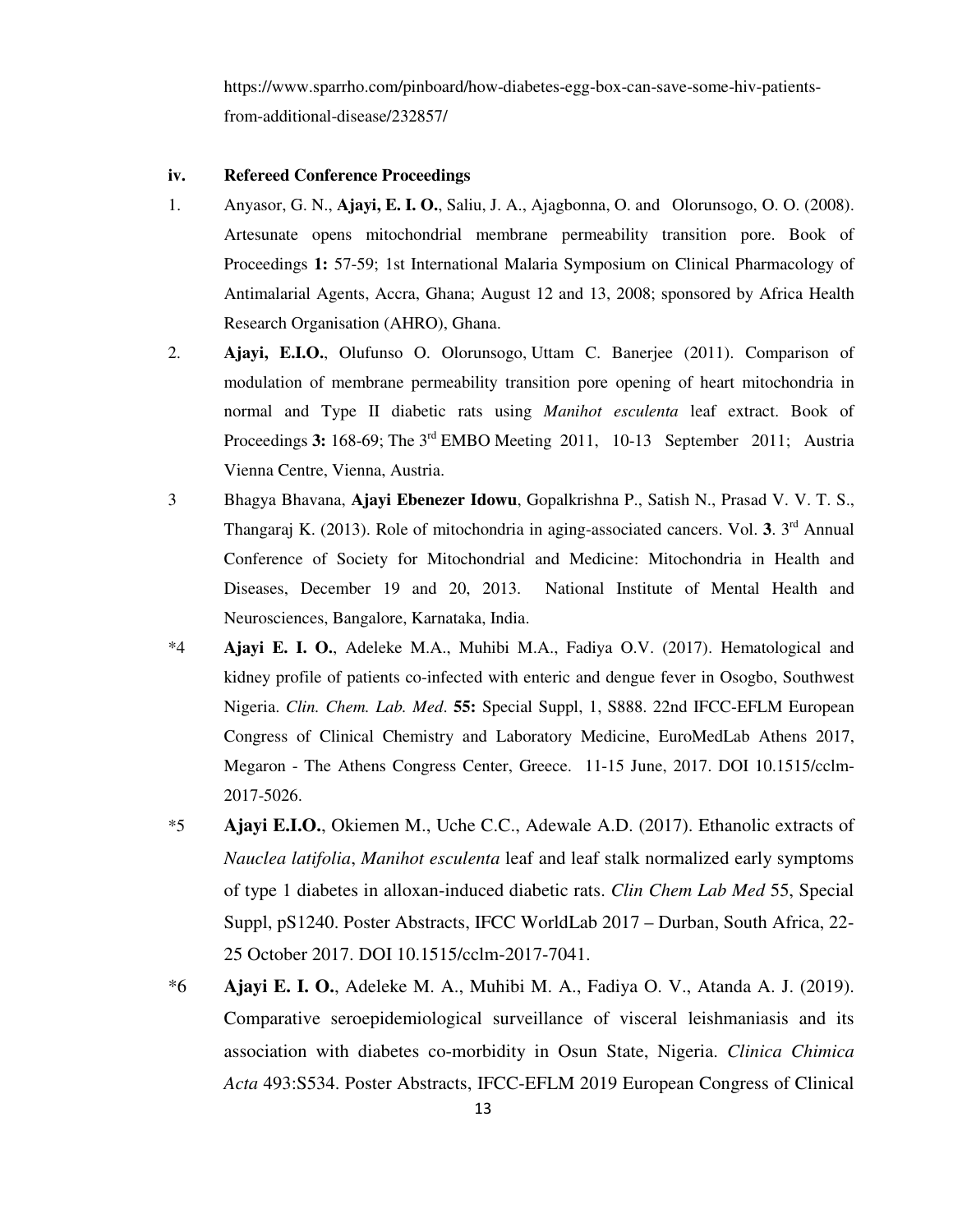Chemistry and Laboratory Medicine, Barcelona, Spain, 19-23 May, 2019. DOI: 10.1016/j.cca.2019.03.1122.

#### **v. Unrefereed Conference Proceedings**

- 1. **Ajayi E.I.O.**, O. A. Adeola and O. B. Ajayi (2007). Preliminary phytochemical screening and antimirobial activities of Bruce (*Nauclea latifolia*) plant. Book of Abstracts; 2nd Natural Product Research Colloquium & Guest Lecture, October 20-21, 2007; Department of Pharmacognosy, Faculty of Pharmacy, University of Ibadan Nigeria.
- 2. Adu B.W., Bello I. J., Olabode O. O. and **Ajayi, E. I. O**. (2009). Mitochondrial status as an index of the ageing process. Book of Abstracts;  $5<sup>th</sup>$  Biennial Scientific Conference of Association of Clinical Chemists of Nigeria and Inauguration of African Federation of Clinical Chemistry; 25-28 October, 2009 at the University of Ibadan, Nigeria.
- 3. Anyasor G.N., **Ajayi E.I.O.**, Saliu J.A., Ajagbonna O. and Olorunsogo O.O (2009). Effect of artesunate on liver function enzymes, plasma electrolytes and renal functions.  $29<sup>th</sup>$ Annual Scientific Conference of the Nigerian Society of Biochemistry and Molecular Biology; 6-9 December, 2009 at the Federal University of Technology, Akure, Nigeria.
- 4. Atanu F. O., **Ajayi E. I. O.** and Bello I. J. (2009). Bio-engineering the mitochondria for more durable hyper-accumulators.  $29<sup>th</sup>$  Annual Scientific Conference of the Nigerian Society of Biochemistry and Molecular Biology; 6-9 December, 2009 at the Federal University of Technology, Akure, Nigeria.
- 5. **Ajayi, E.I.O.**, Agarwal A., Olorunsogo O. O. and Banerjee U. C. (2010). Antioxidant and Xanthine Oxidase Inhibitory activities of *Manihot esculenta* leaf extract. 2<sup>nd</sup> Biennial Int'l Conference on New Developments in Drug discovery from Natural Products and Traditional Medicines, DDNPTM/NIPER 2010 (20-24 November, 2010) NIPER, SAS Nagar, India*.*
- 6. **Ajayi E. I.O.,** Banerjee U. C., Olorunsogo O. O. (2011). Screening of ethanolic extracts of *Manihot* esculenta Crantz leaves for lipase inhibitory activity. International Conference on Recent Trends in Therapeutic Advancement of Free Radical Science  $\&$  10<sup>th</sup> Annual Meeting of the Society for Free Radical Research, India (SFRR, 9-11 January, 2011)*.*  Chennai, India.
- 7. **Ajayi, E.I.O.** (2011). Dung business is serious business: towards a cleaner environment. International Conference on Biotechnology for Better Tomorrow **(BTBT 2011)**; February 6-9, 2011. Dr. Babasaheb Ambedkar Marathwada University, Aurangabad (M.S.), India.
- 8. **Ajayi E.I.O.**, Olorunsogo O. O. and Banerjee U. C. (2011). *In vitro* modulatory activities of ethanolic leaf extract of *Manihot esculenta*, Crantz on kidney mitochondrial membrane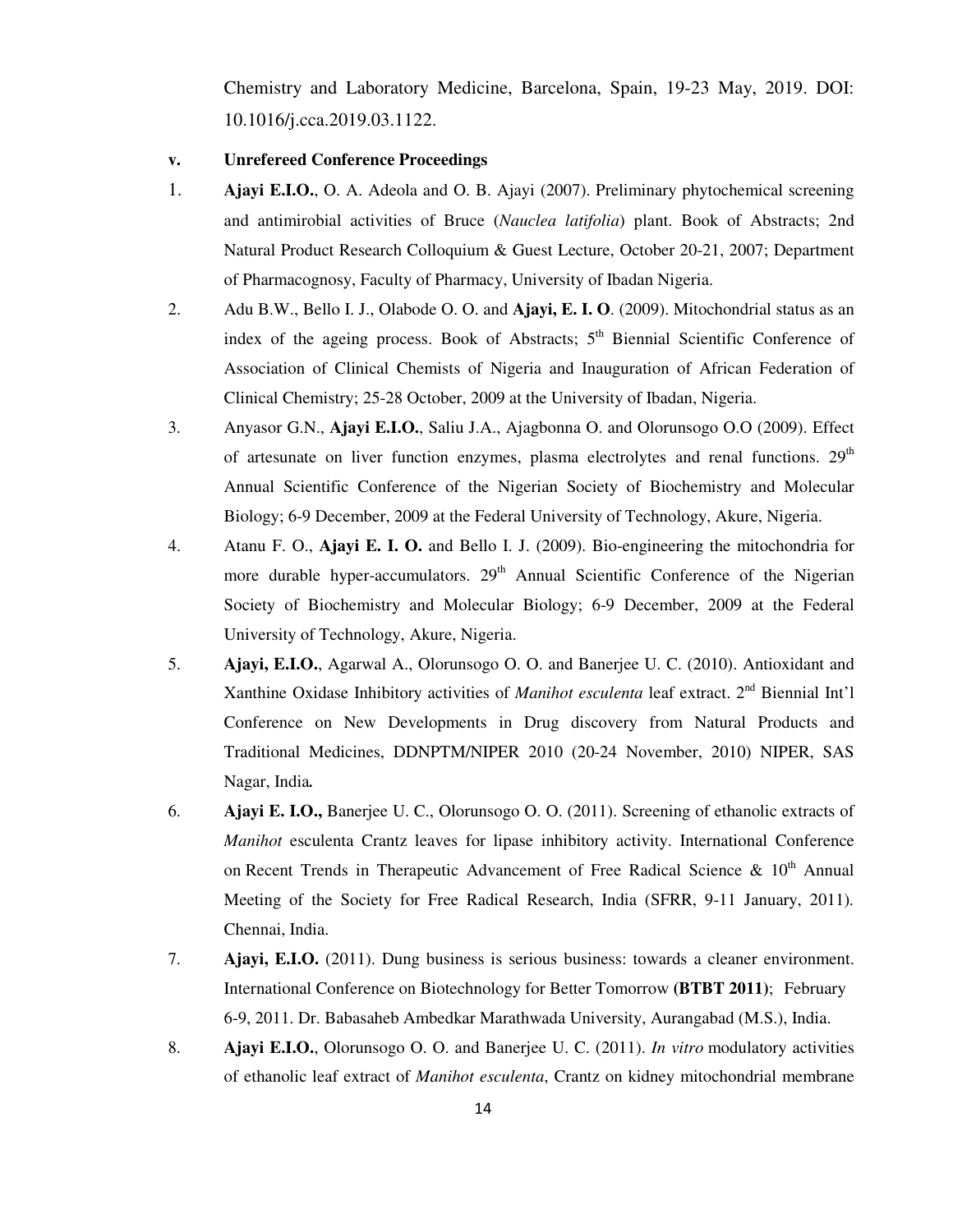permeability transition pore of Type 2 diabetic Sprague- Dawley rats. World Congress on Biotechnology (21-23 March, 2011), Hyderabad, India.

- 9. **Ajayi, E.I.O.** (2012). Mitochondrial membrane permeability transition pore opening and wound healing in diabetes using natural products. 2<sup>nd</sup> WDF SIDCAIN NCDs Update Course, Lecture and Annual Scientific Conference; **UNIOSUN 2012**. Achieving Diabetes Prevention Through Education: Building Sustainable Capacity for Foot Care. February 1- 3, 2012; University Main Auditorium, Osun State University Main Campus, Osogbo, Osun State.
- 10. **Ajayi E.I.O.**, Modo E. U., Adebamowo A. O., Banerjee U. C., Tewe O. O. and Olorunsogo O. O. (2012). Inhibitory activity of ethanol extract of *Manihot esculenta* on mitochondrial membrane permeability transition pore of high-energy diet-manipulated, low dose streptozotocin-induced Type 2 diabetes mellitus. 3<sup>rd</sup> UNIBADAN Biomedical Conference. 23-27 July, 2012; Conference Centre, University of Ibadan, Nigeria.
- 11. **Ajayi E.I.O.**, Rao V. A, Kumar V., Tikoo K. B. (2013). Mitochondrial membrane permeability transition pore opening in liver of insulin-resistant, uni-nephrectomised rats. International Conference on Diabetes and its Complications (ICDC-2013) as organised by CHARUSAT Healthcare and Research Foundation (CHRF) and Charotar University of Science and Technology (CHARUSAT), Vadodara, Gujarat. India. 18 – 20 January, 2013.
- 12. Ojediran E., Popoola G. and **Ajayi E.I.O.** (2013). Wound healing potential of *Nauclea latifolia* and *Manihot esculenta* leaf extract in insulin-resistant rats. 4<sup>th</sup> PhD Symposium, Berlin-Brandenburg School of Regenerative Therapy (BSRT): Regeneration Is Communication – Fireside Chats Between Cells & Matrices. 4- 6 December, 2013; Plus Hotel Berlin, Berlin, Germany.
- 13. Akinde S. B., Olaitan J. O., **Ajayi E. I. O.**, Ige O., Adeniyi M. (2015). Mycological quality, fungal molecular characterization and incidence of aflatoxin producing *Aspergillus* species in fresh vegetables, cultivation soil and irrigation water. 115<sup>th</sup> General Meeting of American Society for Microbiology May 30 – June 2, 2015. New Orleans Ernest N. Morial Convention Centre, Louisiana, USA.
- 14**. Ajayi E. I. O.**, Iyoha A. A. and Ajayi O. I. (2015). Current scene and scenario of visceral leishmaniasis in Nigeria. Vol. **1**. International Conference on Advancement in Engineering, Research & Technology (ICETR) 06-07 June, 2015. MV Research and Development Centre, Bhopal, Madhya Pradesh, India.
- 15**. Ajayi E.I.O.**, Adeleke M. A., Adewumi T. Y., Adeyemi A. A. (2015). Antiplasmodial activities of ethanol extracts of *Euphorbia hirta* whole plant and *Vernonia amygdalina*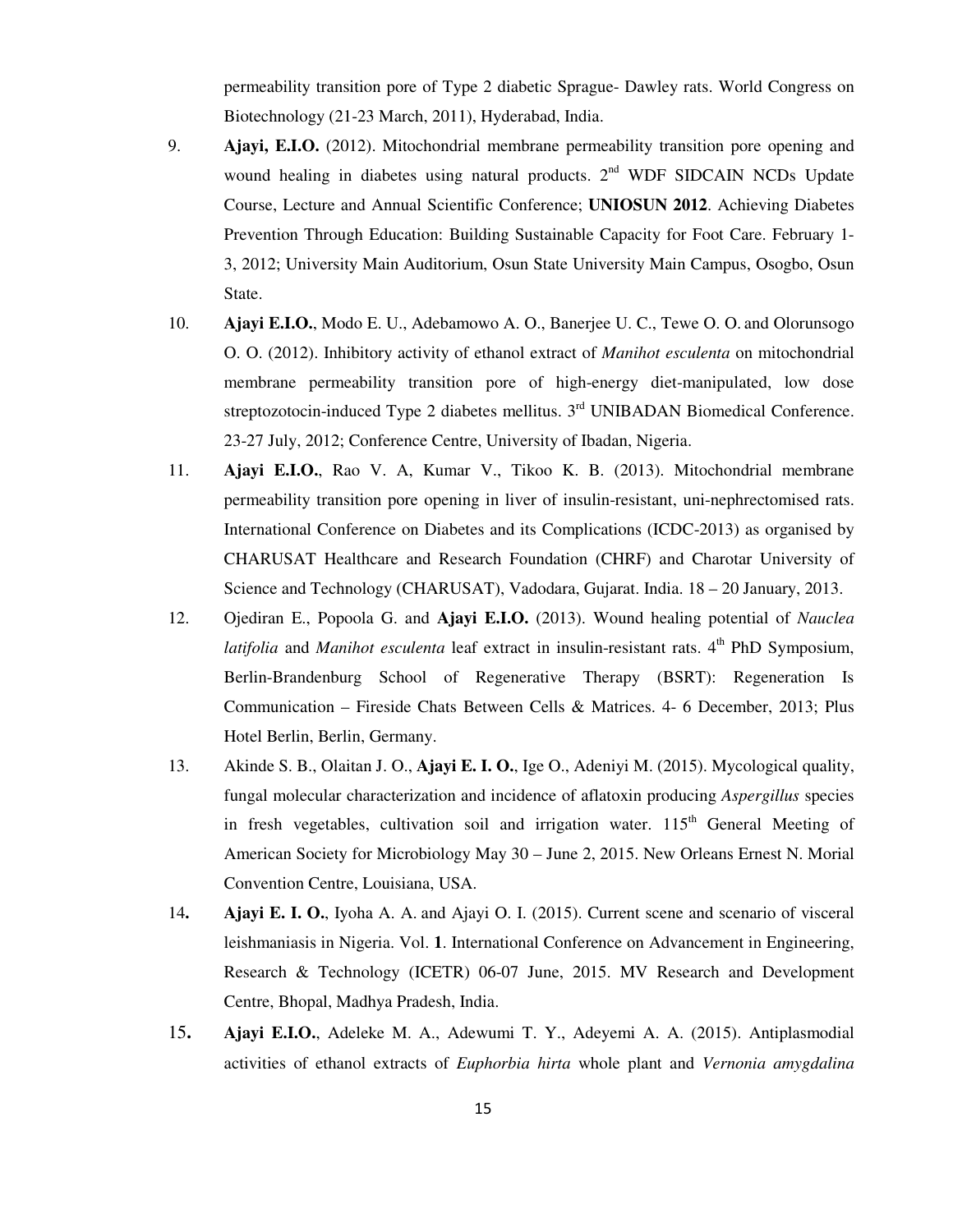leaves in *Plasmodium berghei*-infected mice. 1<sup>st</sup> International Conference on Natural Product Utilization, 2-5 October, 2015, Plovdiv, Bulgaria.

- 16. **Ajayi E. I. O.**, Iyoha A. E., Abdulazeez F. O. (2015). Role of butanol extract of *Manihot esculenta* leaf against perturbation of mitochondrial membrane permeability transition pore opening by cigarette butt leachate, *in vitro*. 10th FASBMB Congress/ 34th NSBMB Conference, FUTMINNA Nigeria 2015: "Biochemistry and Molecular Biology: Challenges and Prospects for Africa's Sustainable Development In the 21st Century."  $2 - 6$  November, 2015.
- 17 **Ajayi E. I. O.**, Isamah D. O. and Ajayi S. O. (2016). Preliminary physico-chemical properties of *Bombacopsis buonopozense* seed oil and its effects on liver mitochondrial membrane permeability transition pore opening and liver function of female albino rats, *in vivo*. UNIBADAN Conference of Biomedical Research (UCBR-5) holding from 12 – 15 July, 2016 at the Conference Centre, University of Ibadan.
- 18 Molehin O. R., **Ajayi E. I. O.**, Omotoyinbo O. E., Aladetuyi B. J.. (2016). Regulation of Liver Catalase and Cytochrome C oxidase activities by Seed Peptides of Watermelon (*Citrullus lanatus*). 35th Annual Conference of the Nigerian Society of Biochemistry and Molecular Biology (NSBMB) – Covenant University, Sango-Otta, Ogun State.  $1<sup>st</sup>$  – 4<sup>th</sup> November, 2016.
- 19 **Ajayi E. I. O.** and Adekale I. A. (2016). Modulation of mitochondrial apoptotic cell death in the brain of hyperglycemic rats by ethanol extract of *Bombacopsis glabra* leaves, *in vitro*. 35<sup>th</sup> Annual Conference of the Nigerian Society of Biochemistry and Molecular Biology (NSBMB) – Covenant University, Sango-Otta, Ogun State.  $1<sup>st</sup> - 4<sup>th</sup>$  November, 2016.
- 20 **Ajayi E. I. O.** and Oroye R. A. (2016). Evaluation of the effects of *Carica papaya* seed peptides on murine liver mitochondrial cytochrome *c* oxidase, catalase and tissue regeneration.  $35<sup>th</sup>$  Annual Conference of the Nigerian Society of Biochemistry and Molecular Biology (NSBMB) – Covenant University, Sango-Otta, Ogun State.  $1<sup>st</sup>$  – 4<sup>th</sup> November, 2016.
- 21 **Ajayi E. I. O.**, Attah A. F., Faleke H. O., Alimi-Adeniran O., Sowale O. O. (2016). Effects of the crude peptides of *Thaumatococcus danielli* leaves and seeds on rat liver cytochrome c oxidase and catalase activities, hepatocyte regeneration, and bacteriocin-producing bacteria. "Towards Sustainable Clinical Chemistry Practice for The Nation" , 6th Biennial Conference of the Association of Clinical Chemists of Nigeria, Medical Research Centre, Lagos State University College of Medicine, Ikeja, Lagos, Nigeria. 12th -14th October,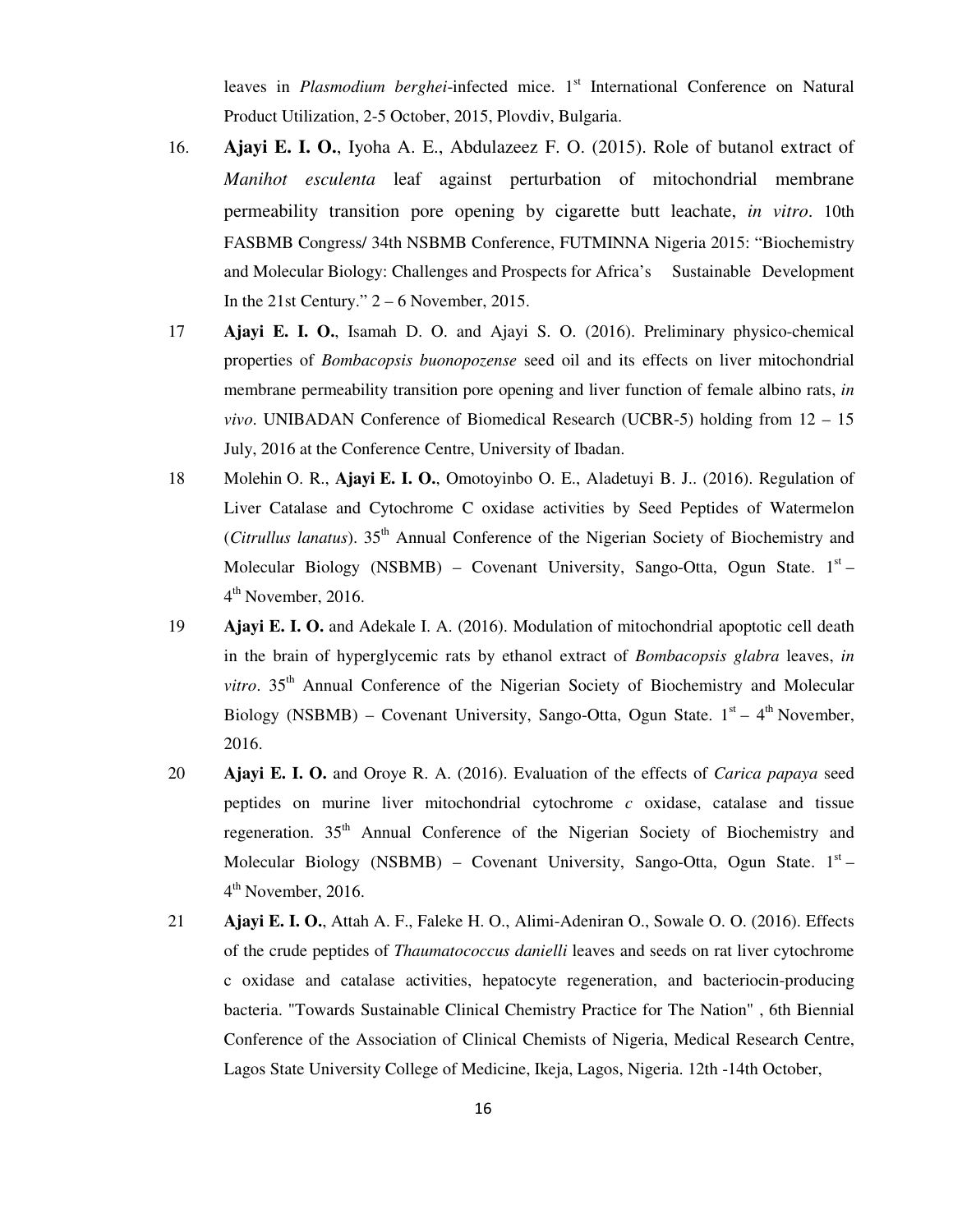2016.

- \*22 **Ajayi E. I. O.**, Faleke H. O., Alimi-Adeniran O. O., Oroye A. R., Awope O. R., Sowale O. O. (2017). Hormetic modulation of wound healing, catalase and cytochrome oxidase activities by cationic peptides of some African plant seeds.  $3<sup>rd</sup>$  Alexander von Humboldt Conference/Humboldt-Kolleg, Ladoke Akintola University of Technology Osogbo Campus, Osun State – Translating Research into Policy in Developing Countries.  $24<sup>th</sup> - 27<sup>th</sup>$ January, 2017.
- \*23. **Ajayi E. I. O.**, Sobulo O. B., Okoye O. A. (2017). Antiapoptotic protection of *Bombacopsis buonopogense* leaf extracts against perturbation of liver mitochondrial membrane permeability transition pore opening by cigarette butt leachate, *in vitro*. International Conference of Interdisciplinary Sciences (ICIS-2017) by Phenome Research Foundation, Varanasi, India. 16 – 17 July, 2017.
- \*24 **Ajayi E. I. O.** (2017). Challenges facing Biochemistry and Molecular Biology Education in Nigeria Universities. IUBMB-FEBS New Horizons in Biochemistry and Molecular Biology Education Conference, Weizmann Institute, Rehovot, Israel. 6 – 8 September, 2017.
- \*25. **Ajayi E. I. O.** (2017). Structural elucidation of the major compounds of the leaf of *Manihot esculenta* Crantz using spectrocopic techniques. Alexander von Humboldt- Foundation - Humboldt Kolleg, Oye-Ekiti 2017 Bursary: Convergence of qualitative and quantitative research approach. 11th – 15th September, 2017.
- \*26. **Ajayi E. I. O.**, Adetunji B. J., Adeleke M. A., Onilejin A. O., Idrees M. O., Babalola T. E. (2018). Emerging dichlorvos-based air freshener pertube kidney function in male albino rats. International Conference & Integrated Meeting (Medicine, Food, Pharma and Agro Technology: INCON-MFPA-2018) by DDU Kaushal Kendra (Banaras Hindu University, Varanasi), RGSC, Barkachha, Mirzapur, India. 19 – 20 February, 2018.
- \*27 Juárez M, Vejares M, Strubia A, Ajayi E, Konigheim B, Aguilar J, Colloca C, Strauss M, Rivarola W (2018). In vitro parasiticidal effects of *Plantago barbata* (Plantaginaceae) and *Empetrum rubrum* (Empetraceae) on *Leishmania amazonensis*. DDNDIC 2018 - Fourth Scientific Meeting of the Research Network Natural Products against Neglected Diseases (ResNet NPND), Facultad de Farmacia y Bioquímica de la Universidad de Buenos Aires, Argentina. 4 - 6 December 2018.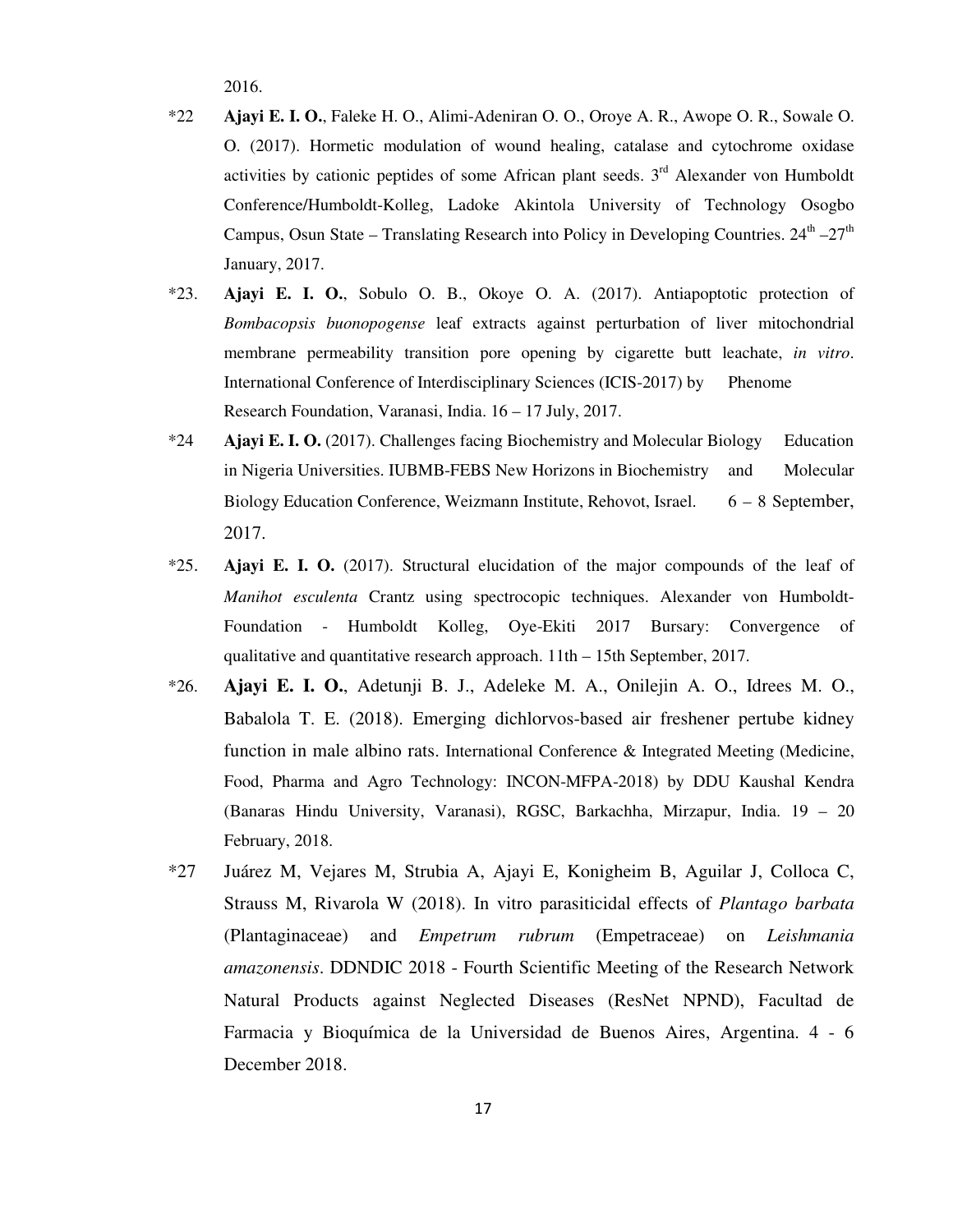## **vi. Book Chapter**

- \*1. Faleke H. O., Alimi-Adeniran O. O., Oroye A. R., Awope O. R., Sowale O. O., Sowale O. O., Molehin O. R., Attah A. F, **Ajayi E. I. O.** (2017). Hormetic modulation of wound healing, catalase and cytochrome oxidase activities by cationic peptides of some African plant seeds. In Translating Research Findings into Policy in Developing Countries: Health, Infection and Treatment. Contributions from Humboldt Kolleg Osogbo-2017, pp145-156 (380 pp). Lambert Academic Publishing. Ed Olusola Ojurongbe (ISSN: 978-620-2- 05009-8).
- \*2. **Ajayi E. I. O.**, Modo E. U., Kiakubu O. T, Molehin O. R. (2019). Diabetes Care and Wound Healing Using *Nauclea latifolia*, *Manihot esculenta*, and Other Natural Products; Chapter 35, Bioactive Food as Dietary Interventions for Diabetes, 2nd Edition. Pp 545-558 (712 pp); Academic Press/ ScienceDirect. Eds Ronald Watson and Victor Preedy (ISBN: 978-0-12-813822-9). https://www.sciencedirect.com/science/article/pii/B9780128138229000357, https://doi.org/10.1016/C2017-0-00604-3.
- \*3. **Ajayi E. I. O.**, Adetunji B. J., Adeleke M. A., Onilejin A. O., Idrees M. O., Babalola T. E. (2018). Emerging dichlorvos-based air freshener pertube kidney function in male albino rats. Section D: Food Nutrition and Health Security, Chapter 31, Recent Advances in Food Processing and Technology. Springer. Eds Pragya Mishra, Raghvendra Raman Mishra, Ratna Shanker Mishra, Charles Oluwaseun Adetunji.

## **L. CURRENT RESEARCH ACTIVITIES**

### **i. Funded Research**

- 1. Sero-epidemiological surveillance of visceral leishmaniasis in Osun State, Southwestern, Nigeria (2015 TETFund Institutional Research Grant, UNIOSUN/TETFUND/15/0004): **E. I. O. Ajayi**, M. A: Adeleke, M. A. Muhibi, O. V. Fadiya, J. A. Atanda
- 2. Leishmanicidal activities of antimicrobial peptides from indigenous African seeds (2017 Argentinian Ministry of Science, Technology and Productive Innovation, CONICET Fellowship BECARIO-034162): **E. I. O. Ajayi**, D. C. Carrer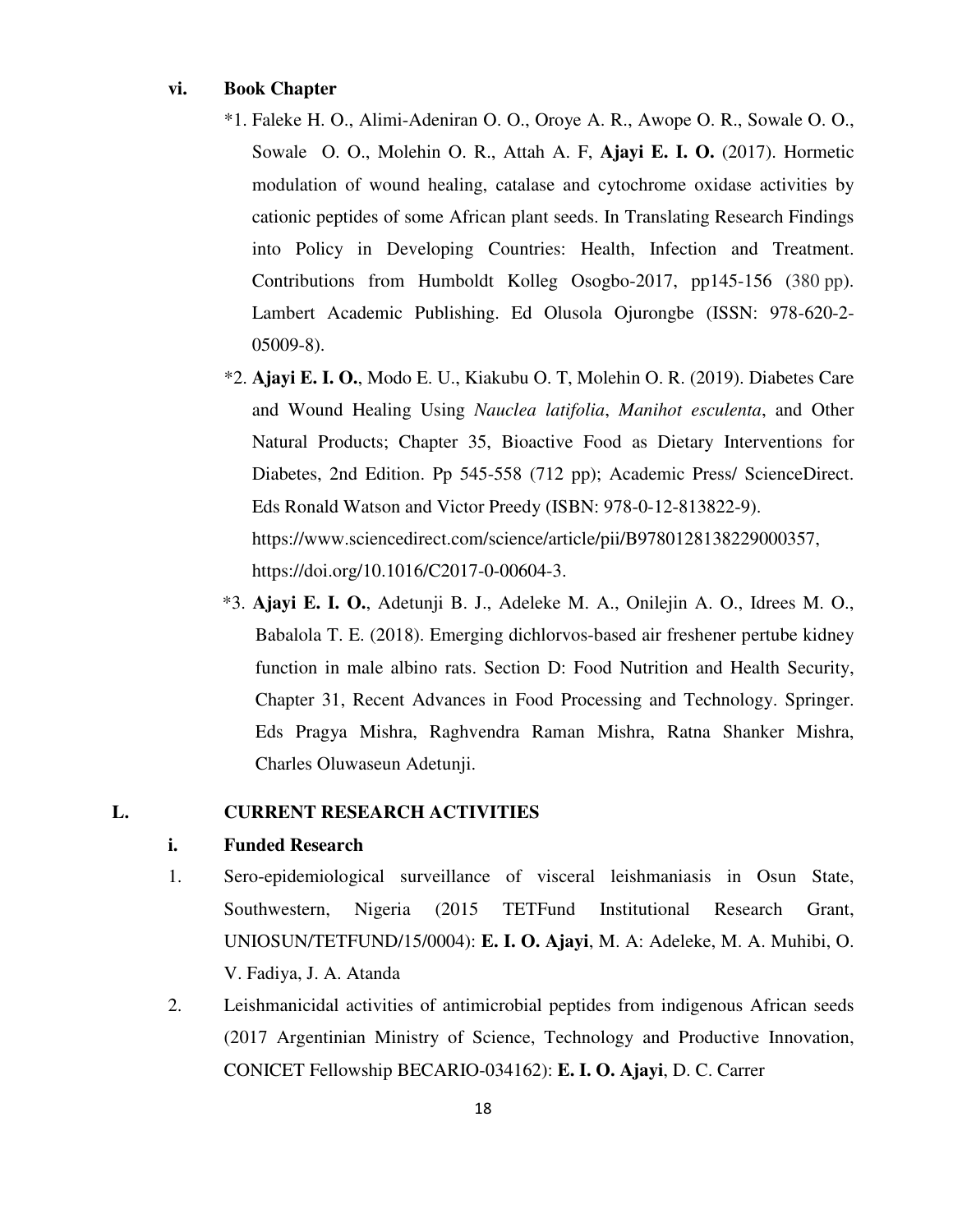3. Activity of *Nigella sativa* and *Azadirachta indica* seed oils against carbarpenemaseproducing Gram-negative bacteria: Possible alternatives for management of multidrug resistant bacteria in clinical settings (2016 TETFund Institutional Research Grant, UNIOSUN/TETFund/16/005): F. M. Adeyemi, **E. I. O. Ajayi**, S. B. Akinde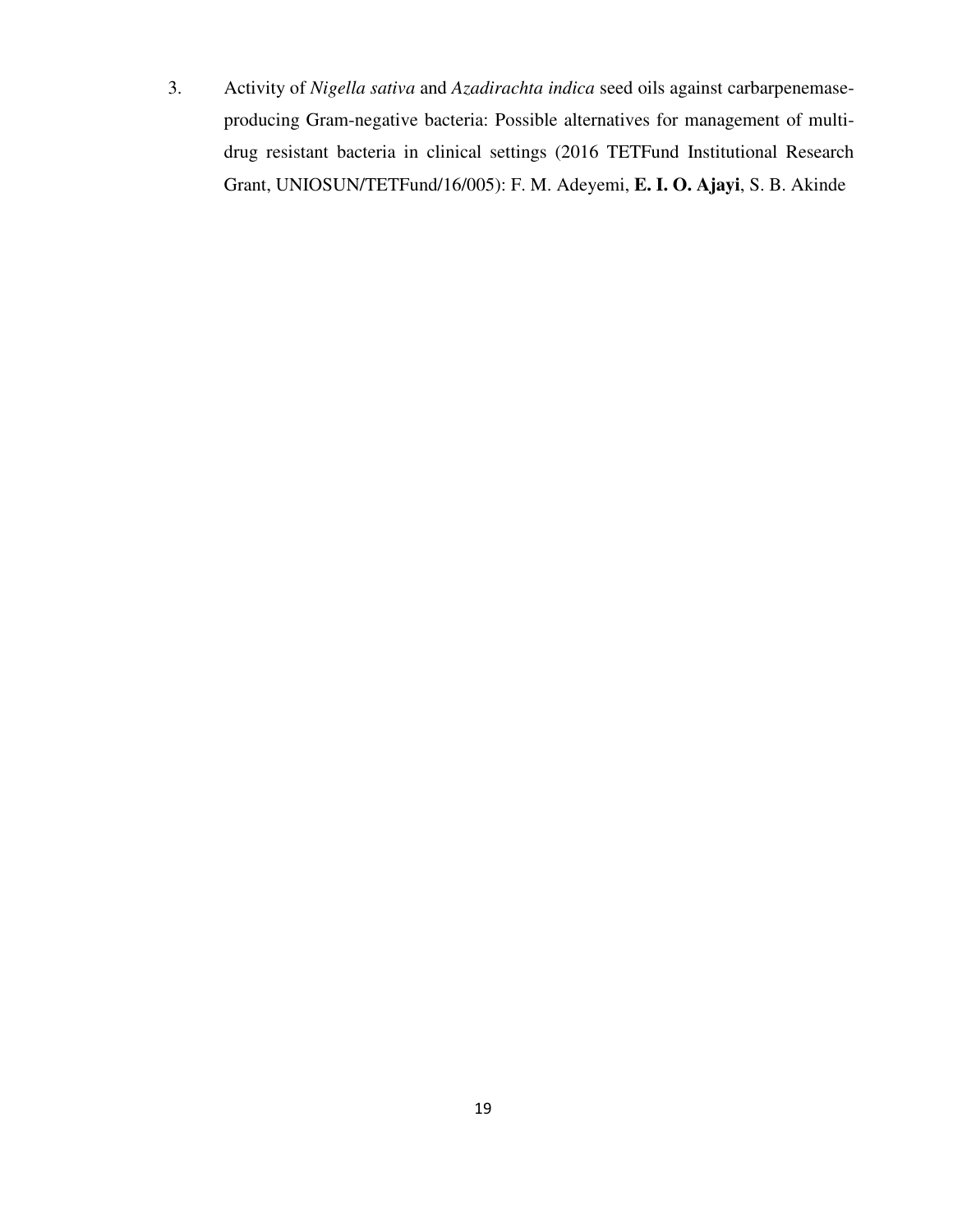## **ii. Non-funded/self-sponsored Research**

- 1. Molecular screening of antimicrobial extracts isolated from indigenous African seeds on wound-causing/-infecting Gram-negative microorganisms and tissue regeneration in diabetic foot ulcers; skin fibroblast and hepatocytes of diabetic rats.
- 2. Microbial enantiomeric biotransformation of nitriloside(s) from *Manihot esculenta* to more pharmaceutically useful derivatives in cancer therapy.
- 3. Evaluation of bioactive compounds from indigenous African seeds for porcine pancreatic lipase and human pancreatic amylase inhibitory effects, *in vitro*.
- 4. Targeting *Plasmodium berghei* apicoplast by antiplasmodial vegetal extracts.
- 5. Protective potentials of flavonoid fractions o*f Nauclea latifolia* an*d Bombacopsis bunopogensis* in ulcerative colitis.

### **M. CONFERENCES/ WORKSHOPS/SEMINARS ATTENDED**

- $*1$  35<sup>th</sup> Annual Conference of the Nigerian Society of Biochemistry and Molecular Biology (NSBMB) – Covenant University, Sango-Otta, Ogun State. 1– 4 November, 2016.
- \*2 Alexander von Humboldt Kolleg, LAUTECH 2017: "Translating Research into Policy in Developing Countries." 24 –27 January, 2017.
- \*3 Alexander von Humboldt Kolleg, FUTA 2017: "Functional Foods and Nutraceuticals: Translating the Knowledge of Food Bioactive Compounds to Effective Health Care Delivery in Developing World." 2– 6 April, 2017.
- \*4 22nd IFCC-EFLM European Congress of Clinical Chemistry and Laboratory Medicine: EuroMedLab Athens 2017, Megaron: The Athens Congress Centre, Greece. "Hematological and kidney profile of patients co-infected with enteric and dengue fever in Osogbo, Southwest Nigeria." 11– 15 June, 2017.
- \*5 3rd Alexander von Humboldt Conference/Humboldt-Kolleg, Ladoke Akintola University of Technology Osogbo Campus, Osun State – Translating Research into Policy in Developing Countries. 24th –27th January, 2017.
- \*6 22nd IFCC-EFLM European Congress of Clinical Chemistry and Laboratory Medicine, EuroMedLab Athens 2017, Megaron - The Athens Congress Center, Greece. 11-15 June, 2017.
- \*7 Alexander von Humboldt-Foundation Humboldt Kolleg, Akure 2017. Functional Foods and Nutraceuticals - Translating the Knowledge of Food to Good Health Care Delivery in Developing World. 2nd – 6th April, 2017.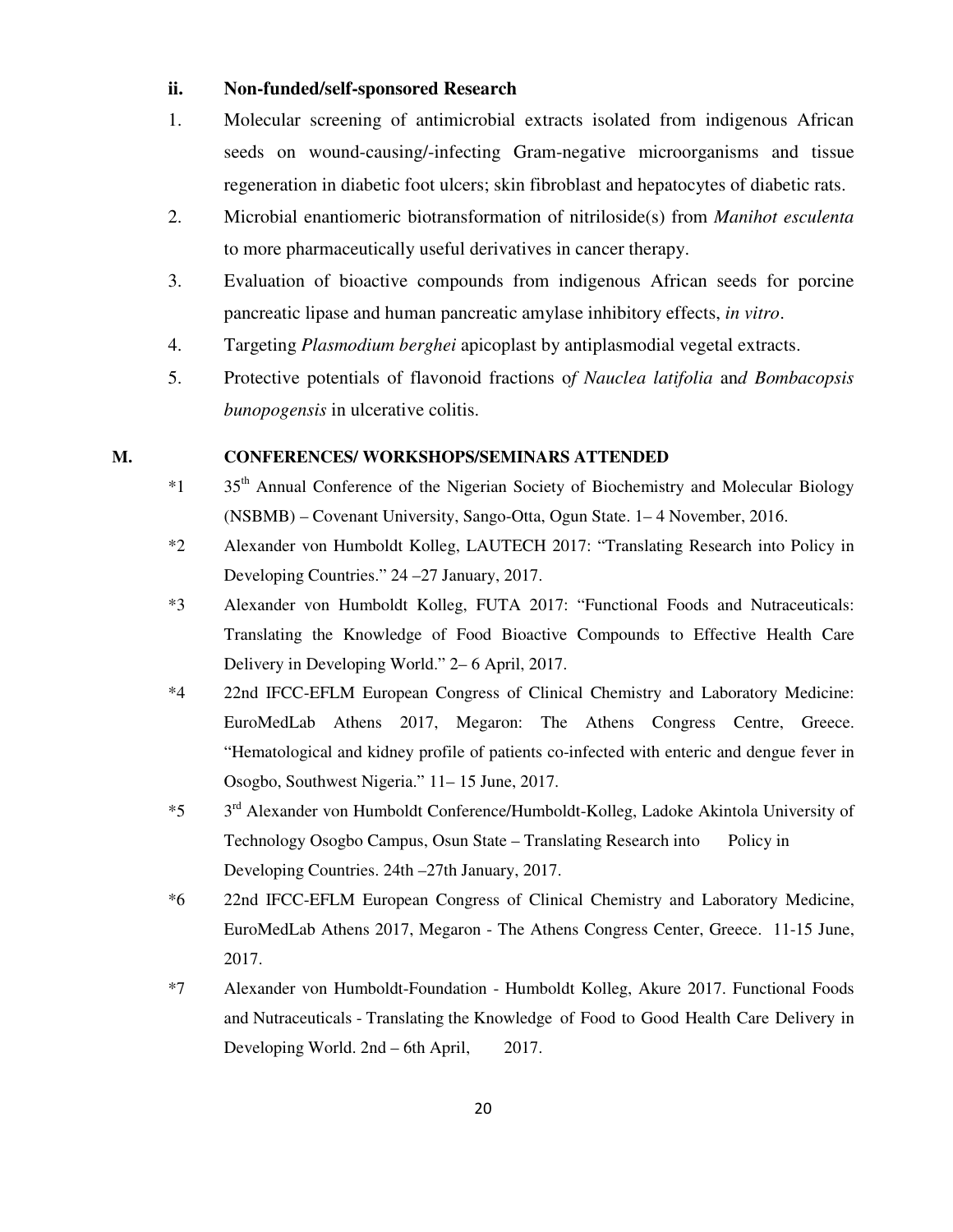- \*8 IUBMB-FEBS New Horizons in Biochemistry and Molecular Biology Education Conference, Weizmann Institute, Rehovot, Israel. 6th–8th September, 2017.
- \*9 Alexander von Humboldt Foundation Humboldt Kolleg, Oye-Ekiti 2017. Convergence of qualitative and quantitative research approach. 11th – 15th September, 2017.
- \*10 IFCC WorldLab 2017 Durban, South Africa, 22-25 October 2017.
- \*11 International Conference & Integrated Meeting (Medicine, Food, Pharma and Agro Technology: INCON-MFPA-2018) by DDU Kaushal Kendra (Banaras Hindu University, Varanasi), RGSC, Barkachha, Mirzapur, India
- \*12 VII Reunión Científica Anual del Instituto de Investigaciones Biológicas y Tecnológicas (IIBYT), FCEFyN, UNC. 22 February 2019.
- \*13 IV Jornadas Día del Bioquímico y 100 Años de la Bioquímica en Argentina: "Infecciones de Transmisión Sexual (ITS): aprendiendo a detectar, prevenir y acompañar. 18 June, 2019. Facultad de Ciencias Químicas, junto al Colegio de Bioquímicos de la Provincia de Córdoba en la Auditorio de la FCQ.
- \*14 Cannabis medicinal ¿Qué dice la Ciencia. 10 Años de Café Cientifico por SECyT-UNC, BRObar, Galeria El Convento, Belgrano 647, Cordoba, Argentina. Participan: Dra Liliana Cancela, Laura Rovetto y Sandra Martin. 27 June, 2019.

## **N. SPECIAL SEMINARS ATTENDED**

- \*1 Multifunctional activity of extracellular vesicles released by *Candida albicans* by Dr Leonardo Nimrichter, *Invitado externo de* Universidad Federal de Río de Janeiro, Brazil. Aula del IMMF. 7 May, 2019.
- \*2 *In situ* assembly and clustering of receptor complexes by light by Dra María Florencia Sanchez, *Invitado externo de* Tampé Lab, Institute of Biochemistry, University Frankfurt, Germany. Aula del IMMF. 21 June, 2019.
- \*3 3-D printing mini-course, and cocoa value addition exposition, Él día de puertas abiertas Goethe-Institut en Córdoba, Argentina. 8 November 2018.
- \*4 Mathematical models of Dengue and Zika emergence: Investigating the influence of seasonality in temperatures by Dr. Michael A. Robert. *Seminario Extraordinario* de IIByT *Invitado externo de* Department of Mathematics, Physics, and Statistics, University of the Sciences, Philadelphia, USA. 18 June, 2018.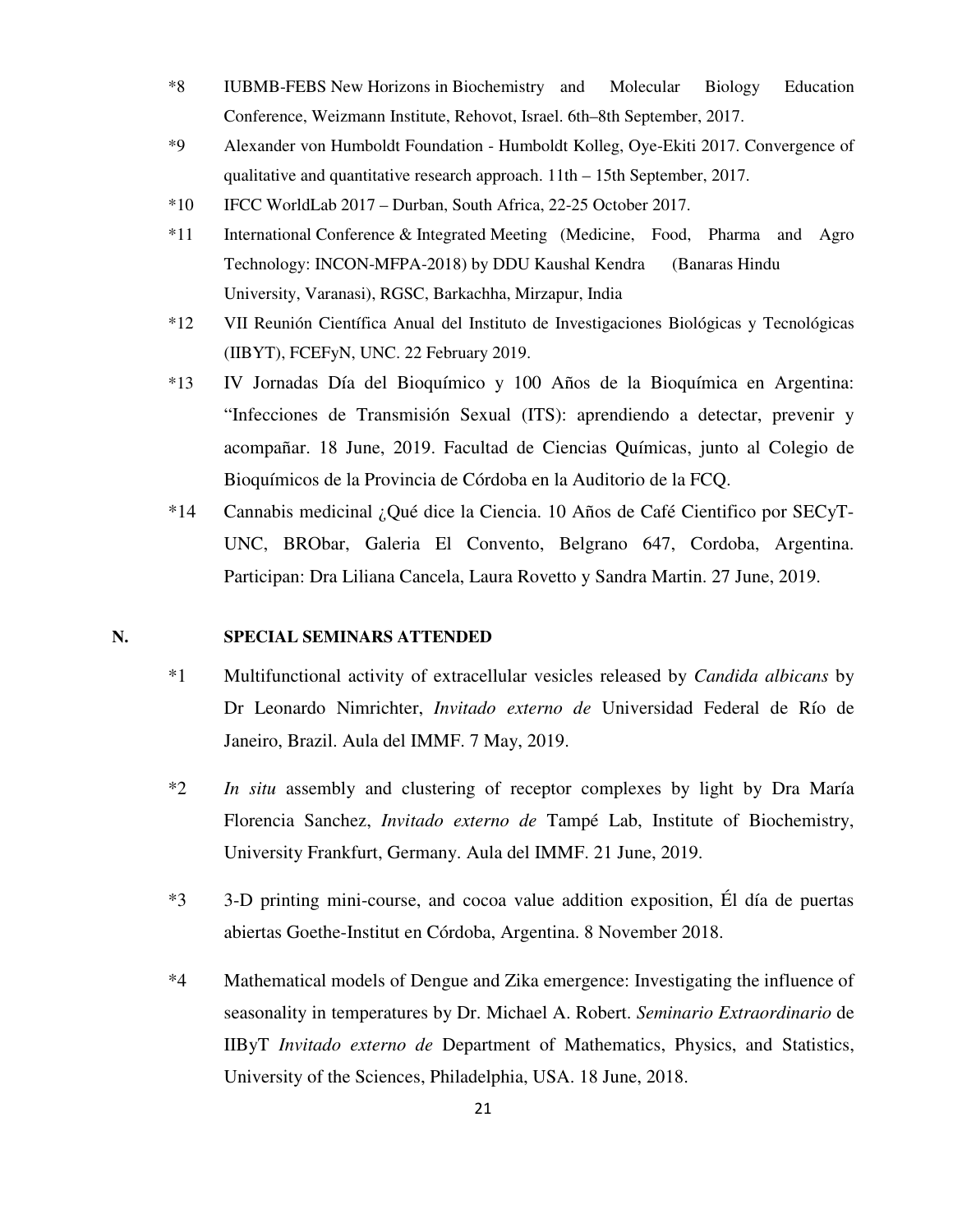- \*5 The Seminal Contributions of Gregorio Weber to Fluorescence and to Protein Chemistry by Professor David Jameson, *Invitado externo de* University of Hawai'i at Manoa, John A. Burns School of Medicine, Hawai'i. Aula del IMMF. 24 May, 2018.
- \*6 Jornada Puertas Abiertas organizada por el Subsecretaría de Innovación, Transferencia y Vinculación Tecnológica de la Secretaría de Ciencia y Tecnología (SECyT-UNC) sobre Valuación de intangibles y convenios tecnológicos, Propiedad intelectual de la UNC, Incubación de Empresas de Base Tecnológica y Espacio de consulta sobre casos de vinculación y transferencia; Parque Científico Tecnológico UNC (Haya de la Torre casi esq. Velez Sarfield), Cordoba, Argentina. 26 June, 2019.

### **O. EXTRA-CURRICULAR ACTIVITIES**

Studying Swimming Gardening Travelling Acting Acting Taekwondo/Tai Chi

# **P. ANY OTHER RELEVANT INFORMATION Webinars attended:**

- \*1 Basic principle of Immunohistochemistry: the dos and don'ts. Society of Neuroscientists of Africa (SONA) Webinar Series (19/6/2019). Facilitator: Dr Carine Nguemeni
- \*2 R for Biochemists 101 (20/05/2019). The Biochemical Society Online training course. Facilitator: Dr Paul Brennan
- \*3 Does school choice affect equity in education? The Organisation for Economic Cooperation and Development (OECD) Education and Skills Webinar Series (15/5/2019). Facilitator: Andreas Schleicher and Pauline Givord
- \*4 Small-Business Research Funding 101 with the National Cancer Institute's Small-Business Innovation Research (NCI SBIR) Development Center. American Society of Biochemistry and Molecular Biology (25/4/2019). Facilitators: Kory Hallett and Sami B. Kanaan
- \*5 Procuring, administering, and negotiating corporate funding for research American Society of Biochemistry and Molecular Biology (23/4/2019). Facilitators: Dr Phil Thomas and Cherise Kent